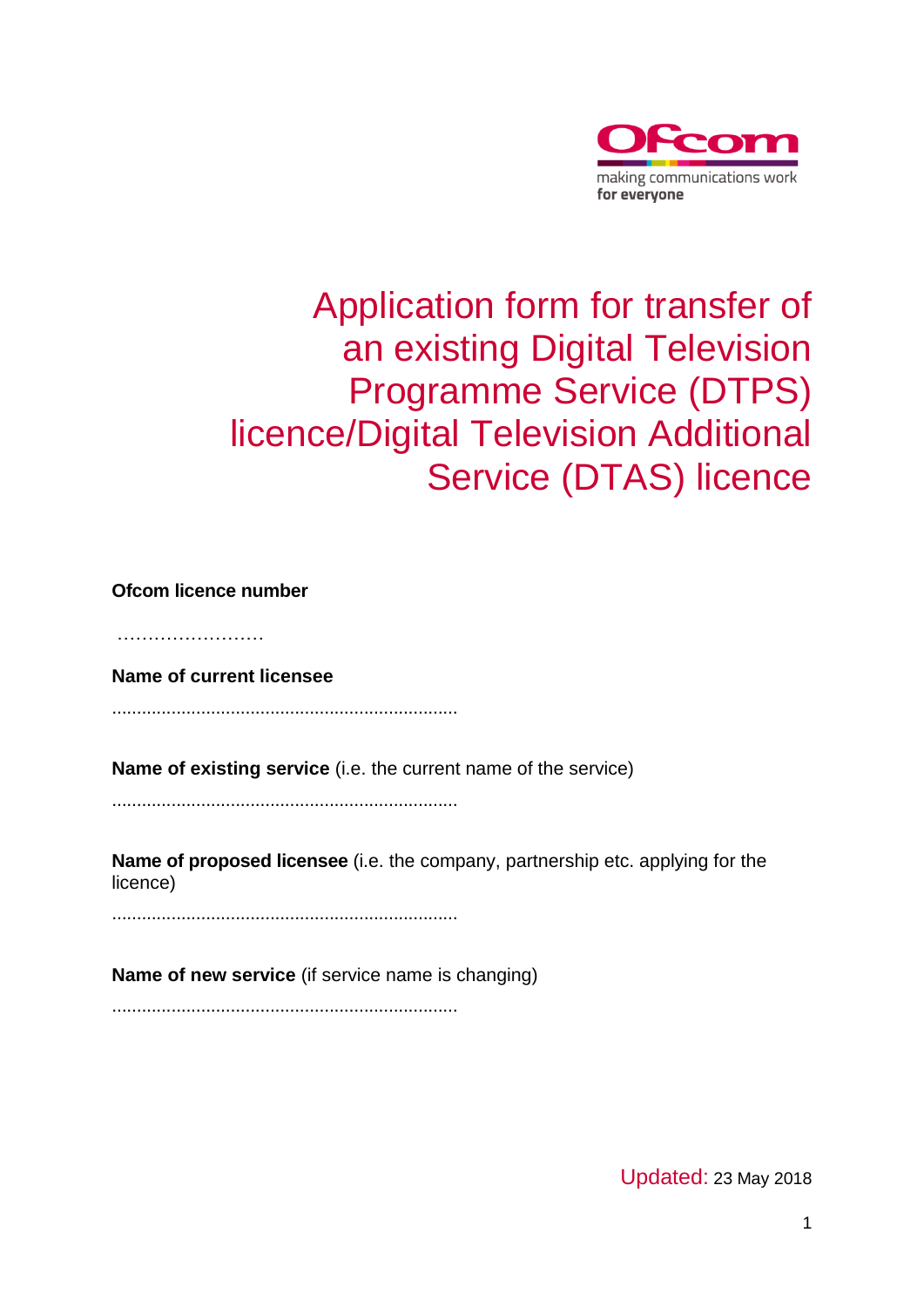# **Contents**

| <b>Section</b> |                                                                         | Page |
|----------------|-------------------------------------------------------------------------|------|
| 1              | About this form                                                         | 3    |
| 2              | Applicant's contact details                                             | 6    |
| 3              | Jurisdiction of the applicant                                           | 10   |
| 4              | Details of directors, partners or governing members of the<br>applicant | 12   |
| 5              | Details of applicant's shareholders, members and participants           | 15   |
| 6              | <b>Eligibility requirements</b>                                         | 18   |
| 7              | The proposed service                                                    | 24   |
| 8              | Compliance of the service                                               | 30   |
| 9              | Checklist for supporting documentation and application fee              | 33   |
| 10             | Confidentiality requests                                                | 34   |
| 11             | Declaration                                                             | 35   |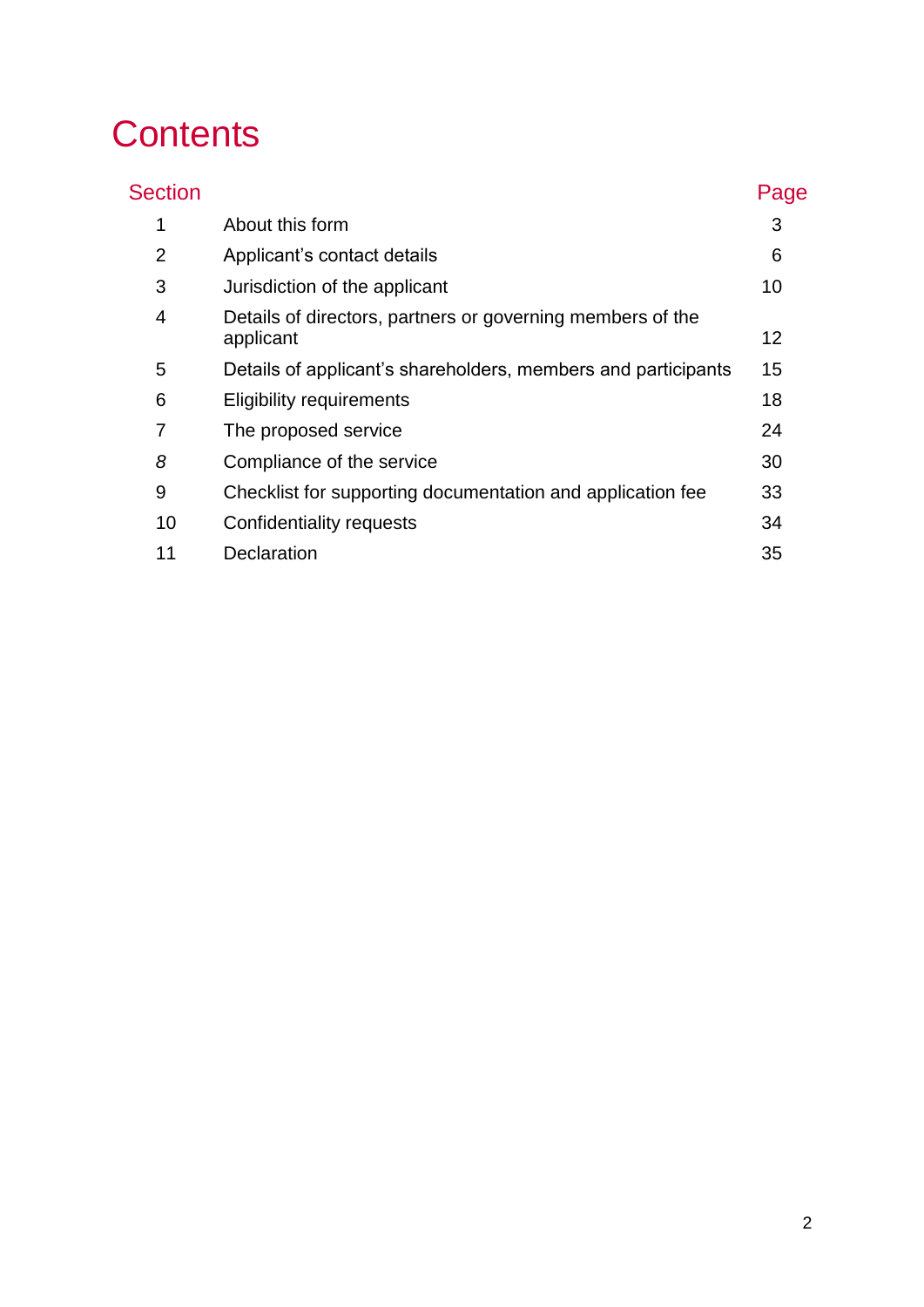## <span id="page-2-0"></span>About this form

## **The purpose of this form**

1.1 You should complete this form if you are applying to transfer your Digital Television Programme Service (DTPS) or Digital Television Additional Service (DTAS). A DTPS/DTAS licence is transferrable only with Ofcom's prior written consent. A request for consent to transfer a licence must be submitted by the proposed transferee using this transfer application form. The form must be accompanied by a written letter from the authorised individual<sup>1</sup> of the current licensee consenting to the transfer application. To be able to consent to a transfer of a licence, Ofcom must be satisfied that the proposed transferee can comply wiith all of the conditions of the licence. We therefore require the same information about the proposed transferee as when considering an application for a licence from a new applicant. We may need to ask for further information before deciding whether to consent to a transfer of a licence. Please read the Guidance notes for Licensees carefully before completing this form: https://www.ofcom.org.uk/ data/assets/pdf file/0023/44825/dtps dtas quidance not es for licensees.pdf

## **Application fee**

-

1.2 A non-refundable application fee of £1,000 is payable either by cheque made out to 'Ofcom' or by BACS (if paying the application fee by BACS, please submit a copy of the BACS remittance with your application). **Please note that failure to pay the required fee will delay your application.**

## **How to complete the form**

- 1.3 This form should be completed by the company that the licence will be transferred to should Ofcom approve the transfer. The questions in this form are the same as for new licence applicants.There are detailed instructions on how to complete this form, and information on the next steps in the application process, in our Guidance notes for licence applicants. Please read this guidance and the frequently asked questions carefully before completing this form: https://www.ofcom.org.uk/ data/assets/pdf\_file/0022/57091/dtps\_dtas\_guidance\_not es for licence applicants.pdf.
- 1.4 If you still have a query, you can contact Ofcom's Broadcast Licensing team by email [\(broadcast.licensing@ofcom.org.uk\)](mailto:broadcast.licensing@ofcom.org.uk). The team cannot provide advice or pre-approve applications.
- 1.5 Please download the form: [https://www.ofcom.org.uk/manage-your-licence/tv](https://www.ofcom.org.uk/manage-your-licence/tv-broadcast-licences/changes-to-tv-broadcast-licences)[broadcast-licences/changes-to-tv-broadcast-licences](https://www.ofcom.org.uk/manage-your-licence/tv-broadcast-licences/changes-to-tv-broadcast-licences) and fill it in on a computer. If completing by hand, please use block capitals and black ink.

<sup>1</sup> In the case of: a) a company, this will be the company secretary or clerk; b) a partnership, this will be a partner or another person who is in control of the business; and c) an unincorporated body or association, this will be a member of the organisation's governing body.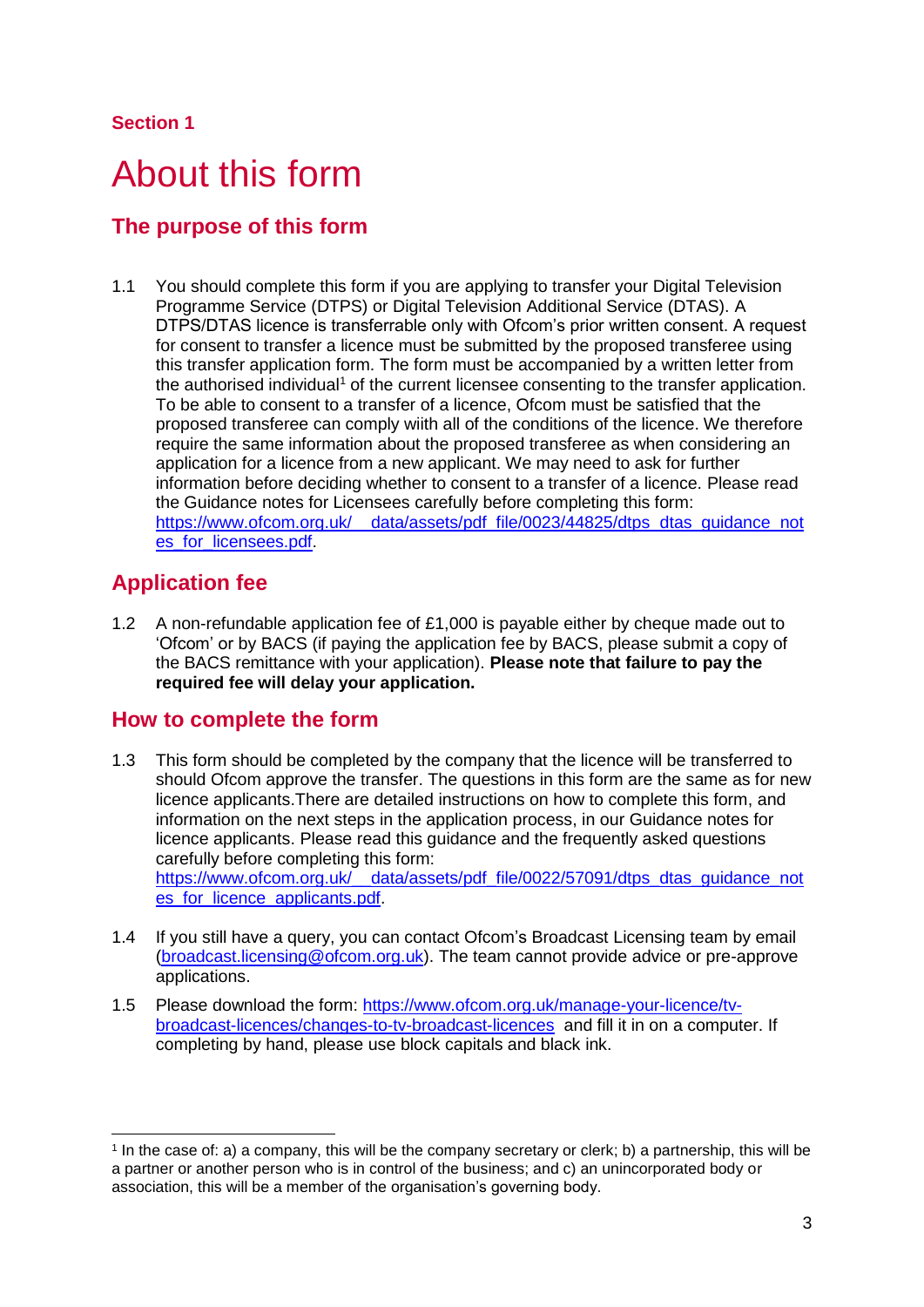1.6 Application forms must be submitted in hard copy to:

**Ofcom** Broadcast Licensing Riverside House 2a Southwark Bridge Road London SE1 9HA

- 1.7 If you are completing the form as an agent, i.e. you are acting on the applicant individual's or company's behalf, please make this clear in an accompanying letter, and provide evidence of your authority to act on behalf of the applicant. The form should be filled in so as to include information about the applicant, not the agent. If there are further clarifications required by Ofcom once the application has been submitted these will be made to the applicant, not to the agent.
- 1.8 Please answer all the questions as fully as possible, use extra sheets if required and and provide the supporting documentation listed at Section 9 of this form. Sufficient information must be supplied about the applicant and the proposed service to enable Ofcom to consider the application in accordance with the statutory criteria for the granting of DTPS/DTAS licences. Ofcom may need to request further details from you before a licence can be granted.
- 1.9 Please respond with 'N/A' for any questions that are not applicable to you. If you do not respond to questions, Ofcom will consider the application form to be incomplete.

## **Supporting documentation**

1.10 You must provide a range of supporting documentation when submitting this application form. Please refer to the checklist in Section 9 of this form for full details. **Please note that failure to supply the necessary documents will delay your application.**

## **Provision of Information**

- 1.11 Ofcom requires complete and accurate information. This is so that we can assess your application against statutory criteria, consider whether those involved in the body applying for a licence are 'fit and proper' to hold a licence, and determine whether their involvement with other organisations disqualifies them from participation in a licence.
- 1.12 It is an offence under the Broadcasting Act 1996 (as amended) to provide false information or withhold relevant information during the applications process, and may be grounds for revocation of a licence subsequently granted.

## **Publication of information about applications and licensed services**

- 1.13 Please tell us if you consider any information you have provided as part of your application to be confidential (see Section 10). If so, we will treat this request seriously and will try to respect this. However, sometimes we will need to publish applications, including those marked as confidential, in order to meet legal obligations, for example under the Freedom of Information Act 2000.
- 1.14 When a licence is granted, the name of the service, contact details for the licensee and a brief description of the licensed service are published on the Ofcom website. These are the details supplied by the applicant in the application form. If you have any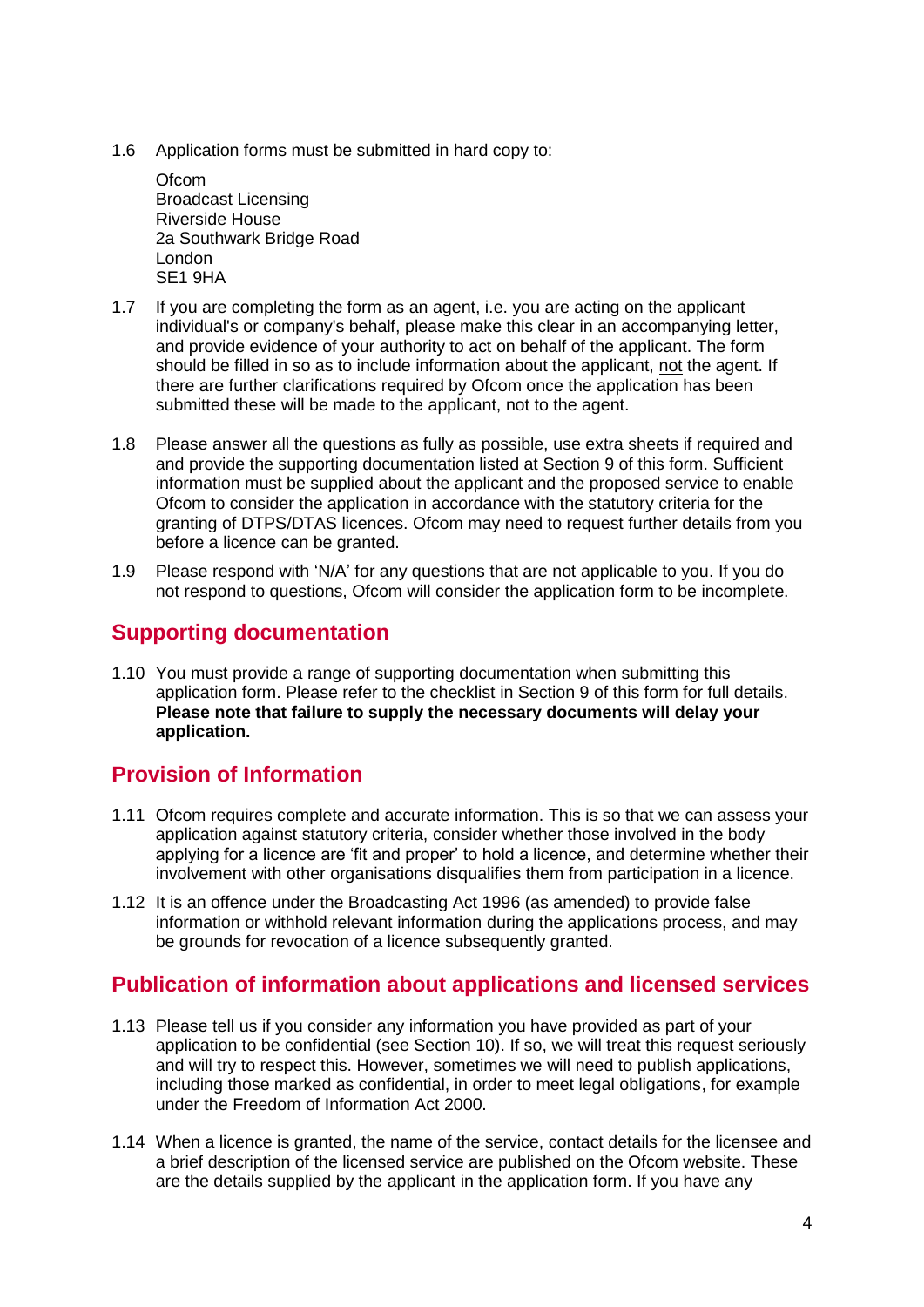questions about the information that we publish, or there are any changes to this information, you should contact the Broadcast Licensing team by email [\(broadcast.licensing@ofcom.org.uk\)](mailto:broadcast.licensing@ofcom.org.uk).

- 1.15 Ofcom considers issued DTPS and DTAS licences to be public documents and copies of licences will be made available to third parties on request.
- 1.16 Ofcom publishes a monthly update which lists new services licensed, licences revoked, licence transfers, and changes to the name or nature of the licensed service during the past month. These are available on the Ofcom website at: [http://licensing.ofcom.org.uk/tv-broadcast-licences/updates/.](http://licensing.ofcom.org.uk/tv-broadcast-licences/updates/)

## **Data Protection**

1.17 We require the information requested in this form in order to carry out our licensing duties under the Broadcasting Act 1990, Broadcasting Act 1996 and Communications Act 2003. Please see Ofcom's General Privacy Statement [www.ofcom.org.uk/about](http://www.ofcom.org.uk/about-ofcom/foi-dp/general-privacy-statement)[ofcom/foi-dp/general-privacy-statement](http://www.ofcom.org.uk/about-ofcom/foi-dp/general-privacy-statement) for further information about how Ofcom handles your personal information and your corresponding rights.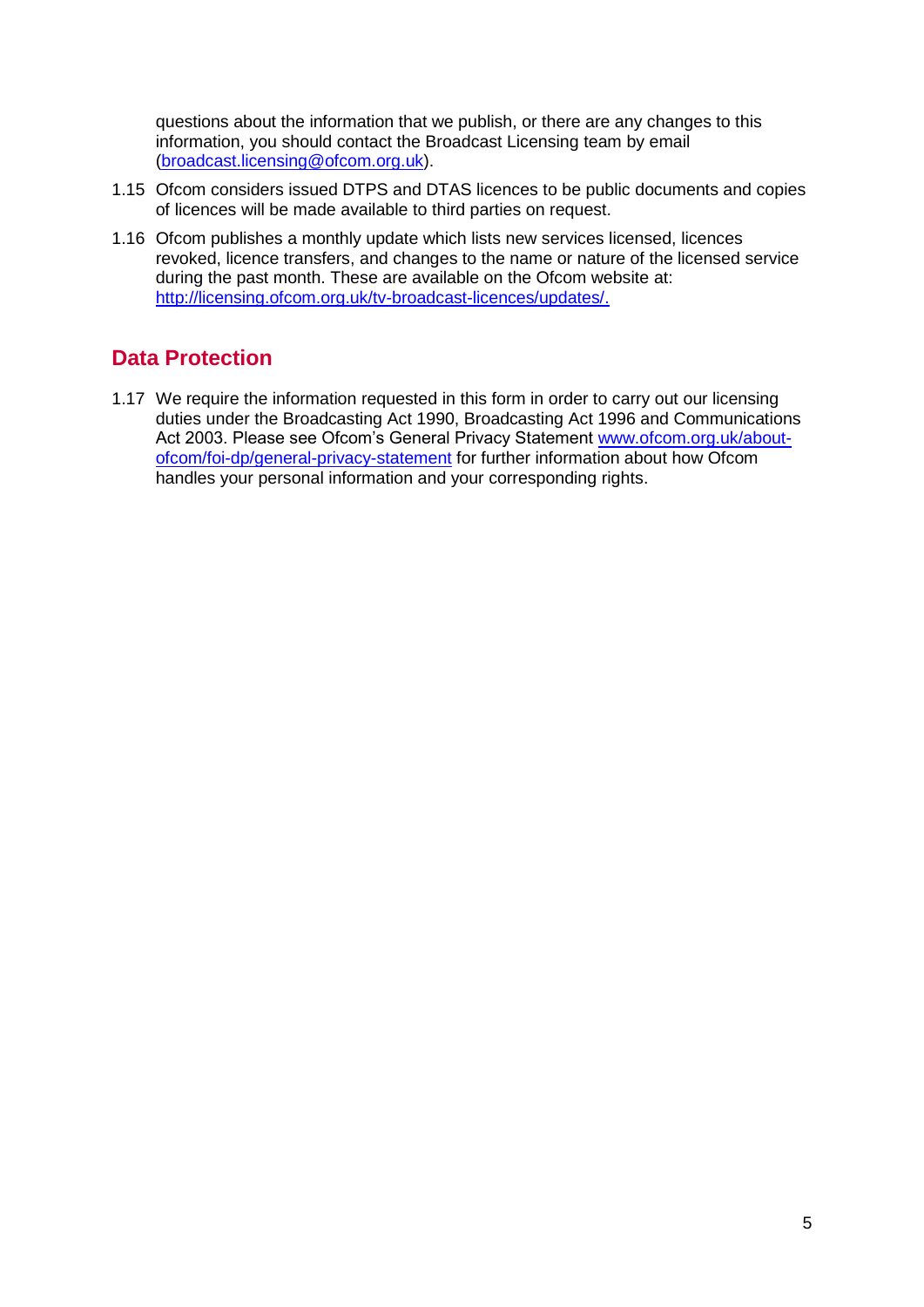# <span id="page-5-0"></span>Applicant's contact details

#### **About this section**

In this section, we are asking you for basic details about the applicant company. This will usually be a limited company, but it could be another type of organisation or an individual.

The requested details include company number (where applicable) and contact information.

We are asking for this information so that Ofcom knows precisely who to contact at the applicant company during the application process and if Ofcom consents to the transfer of the licence.

For example, Ofcom requests certain information from its licensees every year. This is 'market intelligence data', including information about the service's turnover (used to calculate subsequent licence fees) and any European productions. You will need to provide a specific contact for Ofcom to seek this information and for a number of other matters.

**If Ofcom consents to the transfer of the DTPS/DTAS licence to the applicant company, it will be a condition of your licence that the licence holder must let us know as soon as possible of any changes to the information provided in this section.** 

- 2.1 If Ofcom consents to the transfer of the licence we would like to be able to send some specific notifications and documents by email only<sup>2</sup>. By ticking the box below, you consent to receiving the following correspondence by email only, to the Licensing, Finance, Market Intelligence Data and/or Compliance contacts detailed in response to questions 2.6 to 2.8 and  $8.1<sup>3</sup>$ . All other correspondence, documents and notifications will be sent by post.
	- a) Request for the licensee to provide a recording of broadcasting content.
	- b) Request for information in relation to a broadcast licensing or standards assessment or investigation.
	- c) Request for representations on the licensee's compliance with the relevant licence conditions and/or rules (e.g. Broadcasting Code rules) during an investigation.
	- d) Request for representations on Fairness and Privacy Entertainment Decisions.
	- e) Request for representations on Ofcom's Preliminary View which sets out whether Ofcom considers there has been a breach of licence conditions and/or rules.
	- f) Request for comments) on factual inaccuracies in draft Decision or Adjudication.

#### **If you do not tick the below box, we will send this correspondence to you by post.**

 $\Box$  I consent to receiving the above correspondence relating to my licence by email only

<sup>-</sup>2 In accordance with Section 395 of the Communications Act 2003.

<sup>3</sup> If, after you have submitted this form, you later inform us that your Licensing, Finance, Market Intelligence Data and/or Compliance contact email address has changed, we will assume that the consent you are providing in this form for Ofcom to send the above listed notifications and documents by email only will continue to apply to the new Licensing and/or Compliance contact email address, unless you tell us otherwise. You may modify or withdraw your consent at any time by giving notice to Ofcom that you wish all correspondence, documents and notifications by post.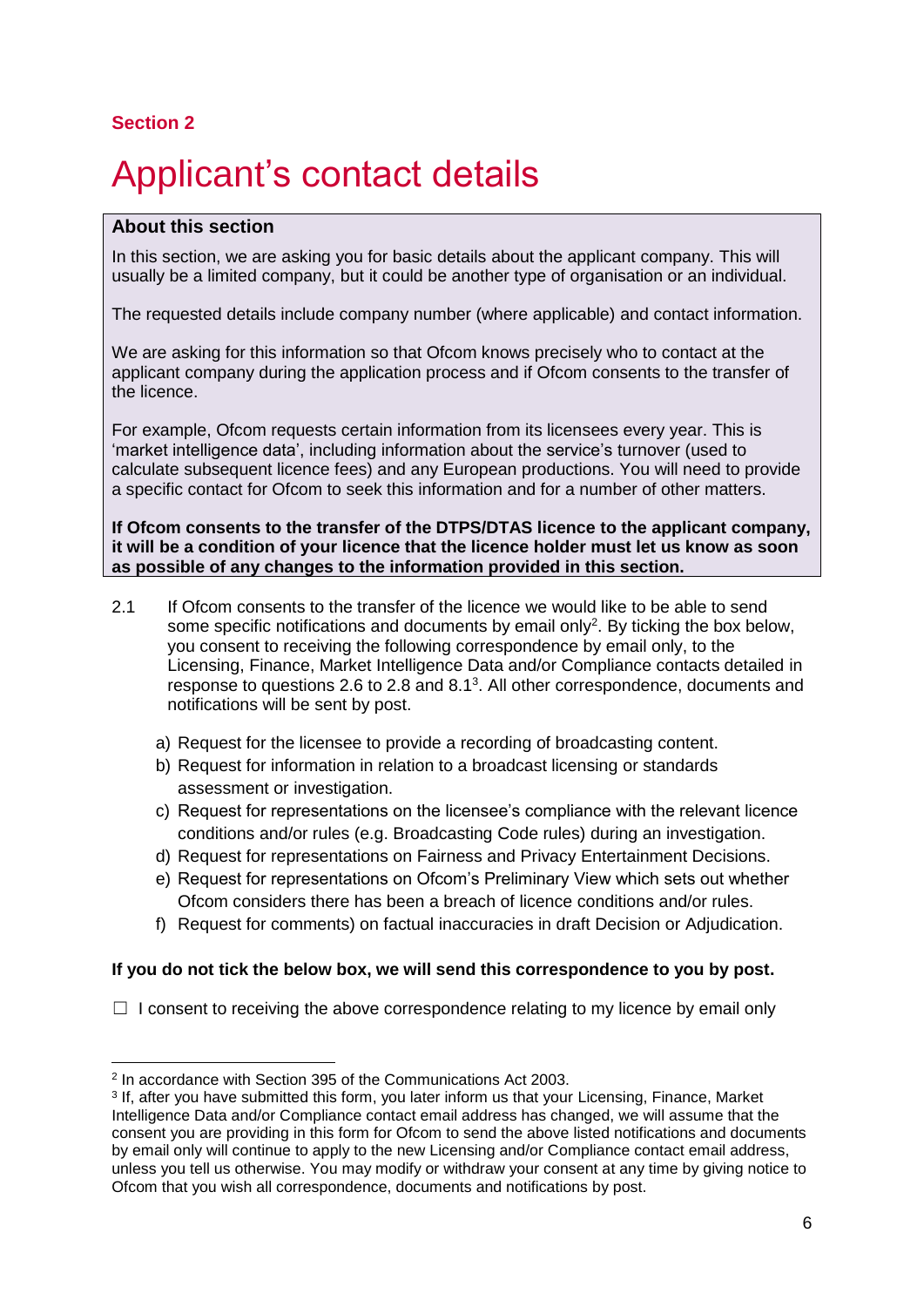- 2.2 Name of applicant (i.e. the company, organisation or individual that will hold the licence should the transfer of the licence be approved by Ofcom):
- 2.3 Company registration number (if applicable):

2.4 Address of the applicant's registered office (if a company), or principal office:

- 2.5 Contact details of the individual duly authorised by the applicant for the purposes of making this application. If you are:
	- a company, this individual should be the company secretary;
	- a partnership, this individual should be a partner, or another person who is in control of the business;
	- an unincorporated body or association, this individual should be a member of the organisation's governing body.

(If you are an agent completing the form on behalf of the applicant please do not enter your details here – see paragraph 1.7).

| <b>Name</b>         |  |
|---------------------|--|
| Job title           |  |
| <b>Address</b>      |  |
| <b>Telephone</b>    |  |
| <b>Mobile phone</b> |  |
| <b>Email</b>        |  |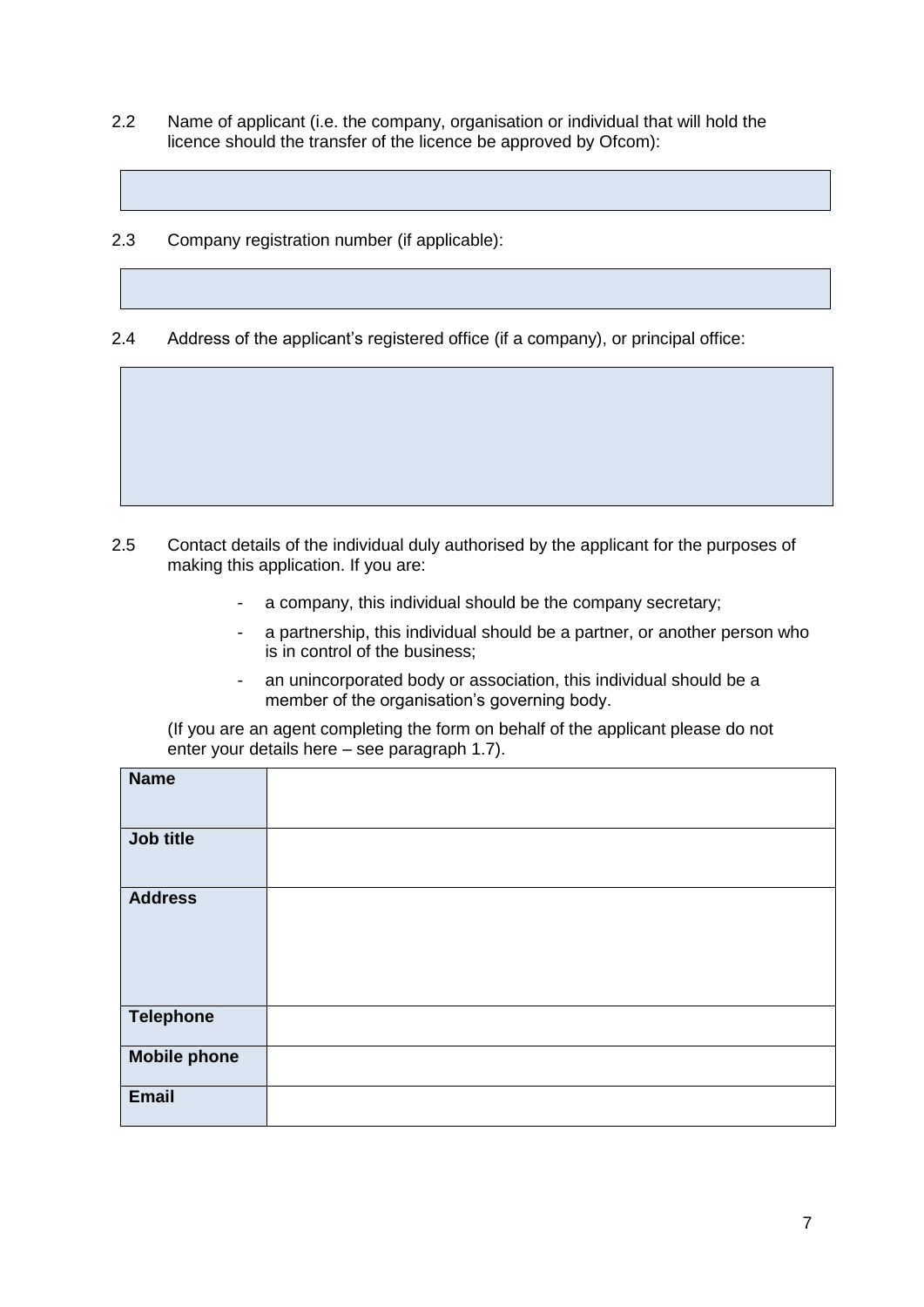#### 2.6 Contact details for the Licence Contact<sup>4</sup>

(N.B. In Section 8 you will also be required to provide contact details for the Compliance Officer for the content of the licensed service. These two contacts can be the same person if appropriate):

| <b>Name</b>         |  |
|---------------------|--|
| Job title           |  |
| <b>Address</b>      |  |
| <b>Telephone</b>    |  |
| <b>Mobile phone</b> |  |
| <b>Email</b>        |  |

#### 2.7 Contact details for Ofcom regarding invoicing/payment of licence fees:

| <b>Name</b>         |  |
|---------------------|--|
| Job title           |  |
| <b>Address</b>      |  |
| <b>Telephone</b>    |  |
| <b>Mobile phone</b> |  |
| <b>Email</b>        |  |

<sup>-</sup><sup>4</sup> The Licence Contact is the day-to-day contact for Ofcom on licensing matters. Examples of the type of communication between the Licence Contact and Ofcom could be questions regarding ownership of the licensee company; changes to the licence; and responding to information requests.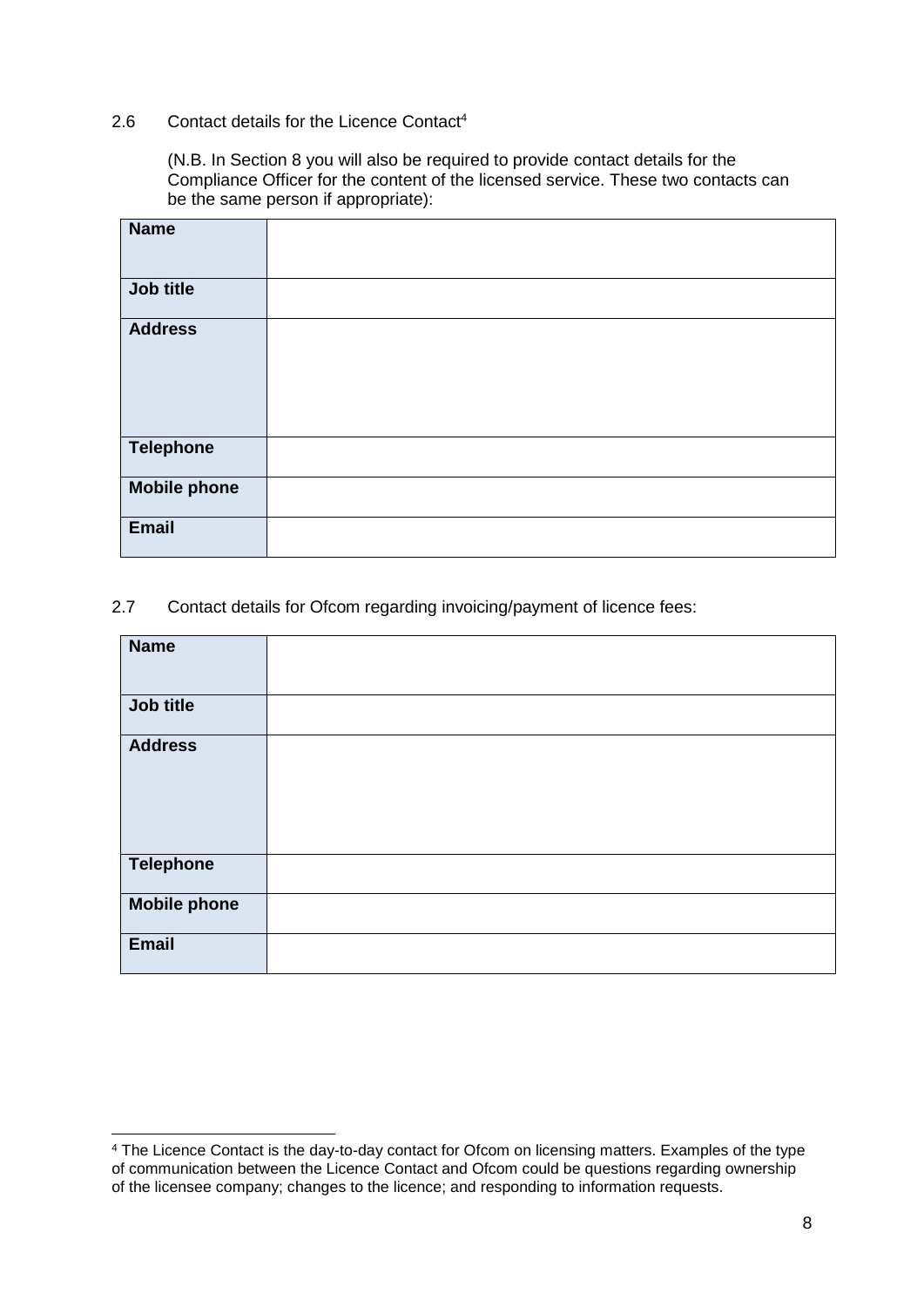2.8 Contact details for Ofcom regarding submission of 'market intelligence data' (see definition of 'market intelligence data' in the notes at the beginning of this section):

| <b>Name</b>         |  |
|---------------------|--|
|                     |  |
| Job title           |  |
|                     |  |
| <b>Address</b>      |  |
|                     |  |
|                     |  |
|                     |  |
|                     |  |
| <b>Telephone</b>    |  |
| <b>Mobile phone</b> |  |
| <b>Email</b>        |  |

2.9 If Ofcom consents to the transfer of the licence to the applicant company, it is Ofcom's practice to publish some contact details for the licensed service on our website and/or in other relevant Ofcom publications in order for members of the public to contact the licensee if need be. Please provide contact details below which can be used for this purpose:

| <b>Name</b>         |  |
|---------------------|--|
| Job title           |  |
| <b>Address</b>      |  |
| <b>Telephone</b>    |  |
| <b>Mobile phone</b> |  |
| <b>Email</b>        |  |

2.10 If the service has a website, please provide the website address below, which will be published, as above, on our website and/or in other relevant Ofcom publications.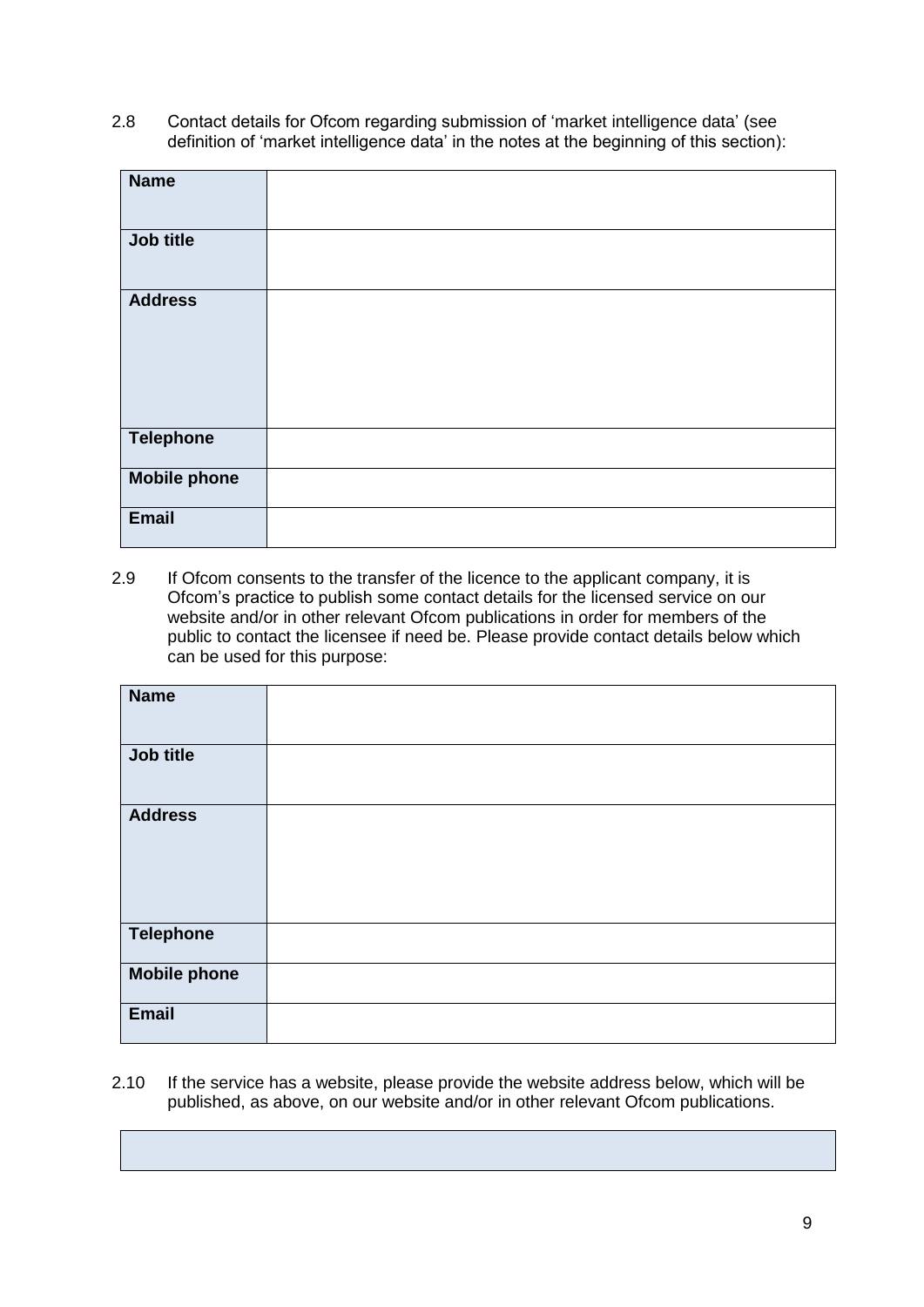# <span id="page-9-0"></span>3 Jurisdiction of the applicant

#### **About this section**

Ofcom must be satisfied that the applicant falls under UK jurisdiction, as defined in the current European legislation (ie. the Audiovisual Media Services Directive) and national law.

Applicants fall under UK jurisdiction either through **establishment criteria**, where the applicant is based in the UK or, through secondary **technical criteria**, in cases where there is no European establishment.

Before completing this section of the form, you should read paragraphs 4.5 to 4.12 of Ofcom's Guidance notes for licence applicants: [https://www.ofcom.org.uk/\\_\\_data/assets/pdf\\_file/0022/57091/dtps\\_dtas\\_guidance\\_notes\\_for](https://www.ofcom.org.uk/__data/assets/pdf_file/0022/57091/dtps_dtas_guidance_notes_for_licence_applicants.pdf) licence\_applicants.pdf . This quidance includes full details of the criteria (including a flowchart) which will help you to determine if you fall under UK jurisdiction.

The details we are seeking in this section include locations of the applicant's offices and where, and by whom, the scheduling and other editorial decisions will be made.

3.1 The Head Office of the applicant body:

3.2 The address(es) where editorial decisions regarding programming are/will be taken:

3.3 Does the applicant carry out (or will it carry out) any of its activities in more than one location?

Yes / No (please delete as appropriate).

**If yes, please list these locations below:**

3.4 Does the applicant have offices in more than one location?

**Yes / No** (please delete as appropriate).

**If yes, please list these locations below:**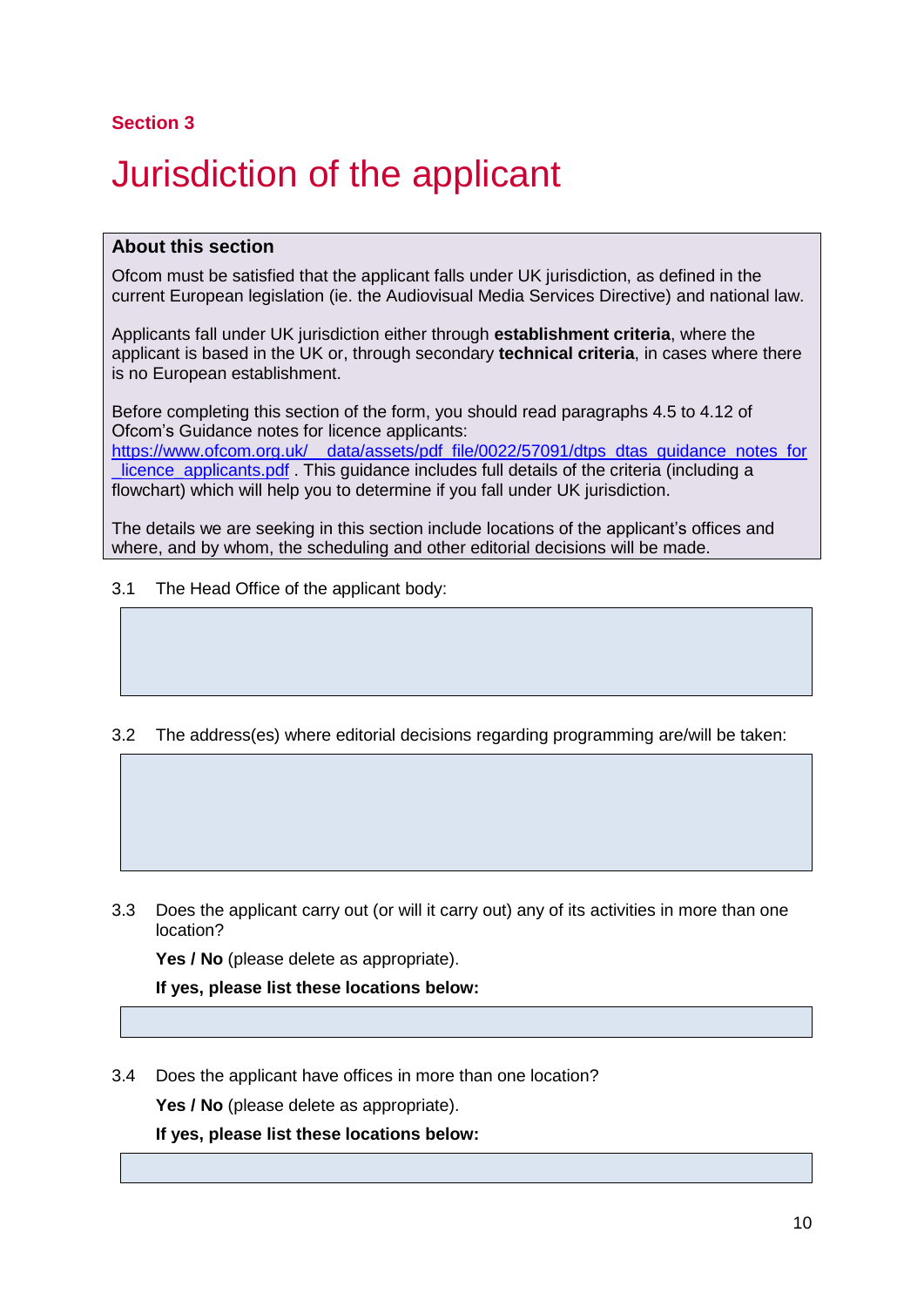- 3.5 The address(es) where the scheduling decisions regarding the service are/will be taken:
- 3.6 The address(es) where management meetings are/will be held:

3.7 If the applicant is a company, the address(es) where shareholders' meetings are/will be held. State 'N/A' if not applicable:

3.8 What functions in relation to broadcasting are/will be performed in each location?

3.9 How many employees are/will be based in each location?

3.10 How many employees does/will the applicant have in total?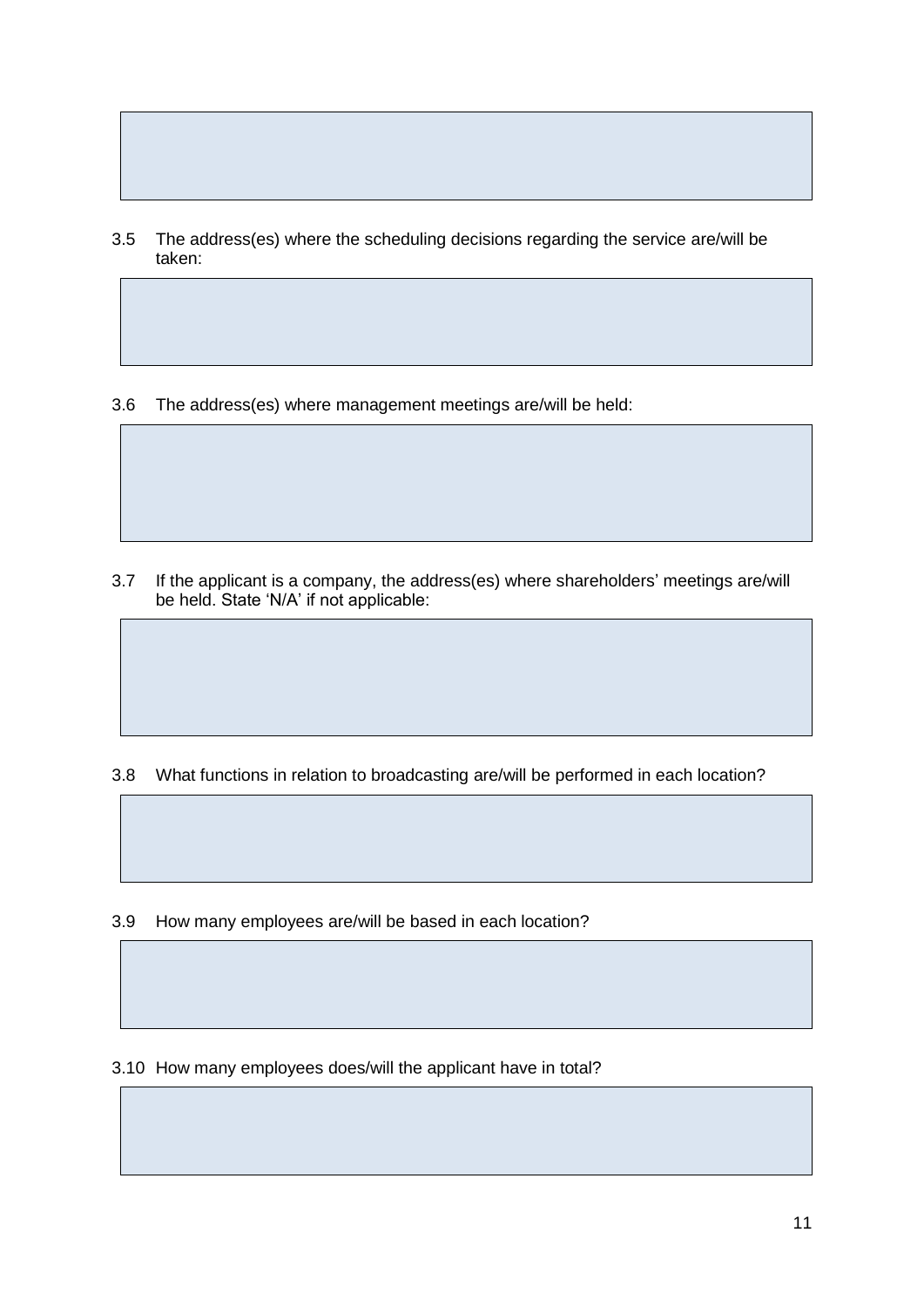## <span id="page-11-0"></span>Details of directors, partners or governing members of the applicant

#### **About this section**

In Section 4, we are asking for details of the directors of the applicant company, and – where applicable – the directors of the applicant's parent and associated companies. If the applicant is a partnership, unincorporated association or other type of body, please provide details of its partners or governing members as applicable.

The response boxes and tables should be expanded or repeated where necessary or provided in a separate annex.

If the applicant is not a company, similar information should be provided about those responsible for management and policy-making.

Before completing this section of the form, you should read paragraphs 4.13 to 4.16 of Ofcom's Guidance notes for licence applicants: https://www.ofcom.org.uk/ data/assets/pdf\_file/0022/57091/dtps\_dtas\_guidance\_notes\_for licence applicants.pdf

#### 4.1 Please provide the following details for **each director, partner or governing member** of the applicant:

| Name of<br>individual: | Home<br>address: | Country of<br>residence: | Other directorships,<br>partnerships or<br>memberships held (and<br>nature of the business<br>concerned): | Other offices of<br>employment held: |
|------------------------|------------------|--------------------------|-----------------------------------------------------------------------------------------------------------|--------------------------------------|
|                        |                  |                          |                                                                                                           |                                      |
|                        |                  |                          |                                                                                                           |                                      |
|                        |                  |                          |                                                                                                           |                                      |
|                        |                  |                          |                                                                                                           |                                      |
|                        |                  |                          |                                                                                                           |                                      |
|                        |                  |                          |                                                                                                           |                                      |
|                        |                  |                          |                                                                                                           |                                      |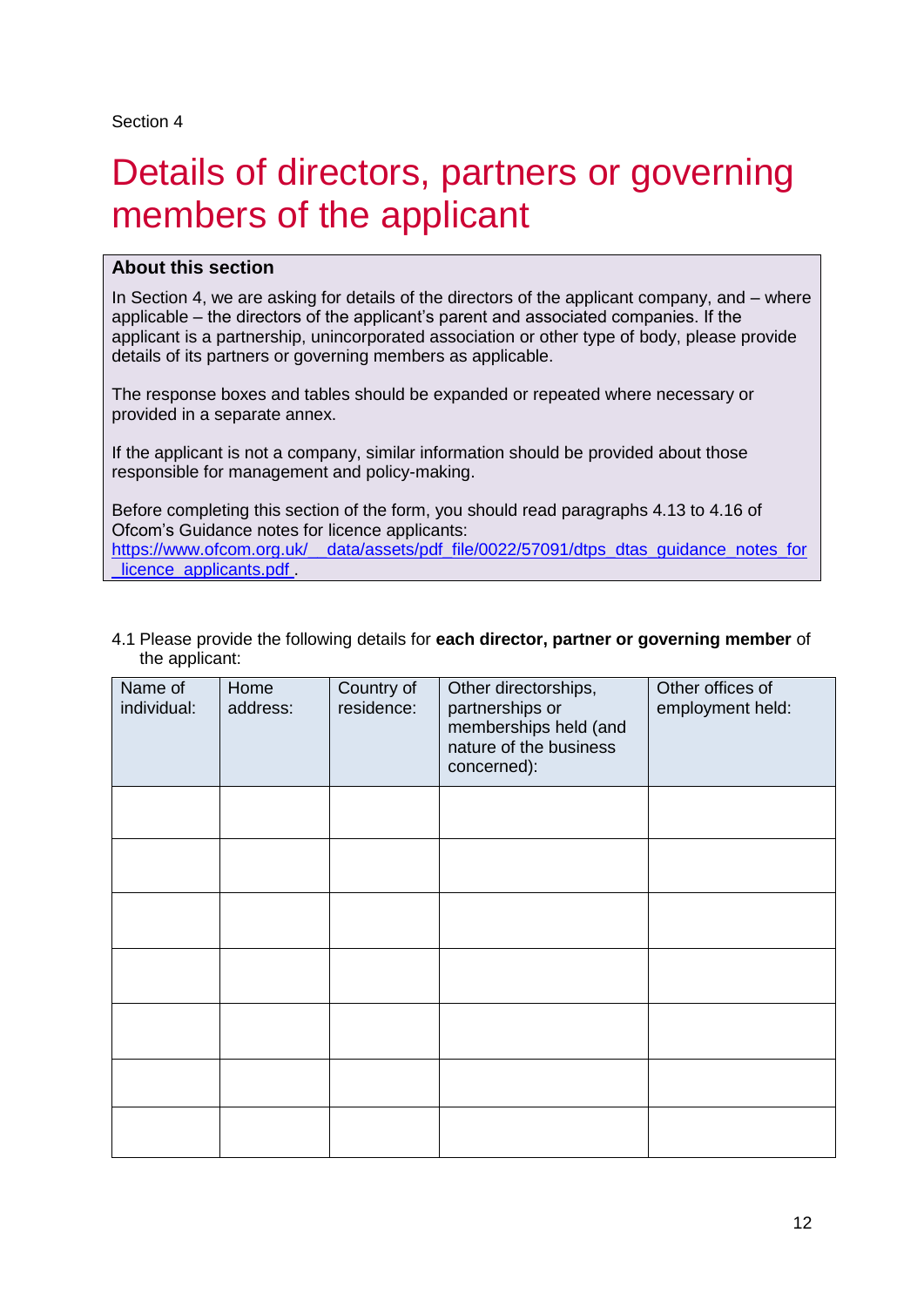4.2 If applicable, please provide the following details for **each director, partner or governing member** of **any body** that is listed in response to question 4.1 **which holds**, or is beneficially entitled to, **an interest of more than 5% in the applicant**:

| Name of<br>individual: | Home<br>address: | Country of<br>residence: | Other directorships,<br>partnerships or<br>memberships held (and<br>nature of the business<br>concerned): | Other offices of<br>employment held: |
|------------------------|------------------|--------------------------|-----------------------------------------------------------------------------------------------------------|--------------------------------------|
|                        |                  |                          |                                                                                                           |                                      |
|                        |                  |                          |                                                                                                           |                                      |
|                        |                  |                          |                                                                                                           |                                      |
|                        |                  |                          |                                                                                                           |                                      |
|                        |                  |                          |                                                                                                           |                                      |
|                        |                  |                          |                                                                                                           |                                      |
|                        |                  |                          |                                                                                                           |                                      |
|                        |                  |                          |                                                                                                           |                                      |

4.3 If applicable, please provide the following details for **each director, partner or governing member** of **any body** (as listed in response to question 4.2) that is the **ultimate controlling parent company or body** of the applicant.

| Name of<br>individual: | Home<br>address: | Country of<br>residence: | Other directorships,<br>partnerships or<br>memberships held (and<br>nature of the business<br>concerned): | Other offices of<br>employment held: |
|------------------------|------------------|--------------------------|-----------------------------------------------------------------------------------------------------------|--------------------------------------|
|                        |                  |                          |                                                                                                           |                                      |
|                        |                  |                          |                                                                                                           |                                      |
|                        |                  |                          |                                                                                                           |                                      |
|                        |                  |                          |                                                                                                           |                                      |
|                        |                  |                          |                                                                                                           |                                      |
|                        |                  |                          |                                                                                                           |                                      |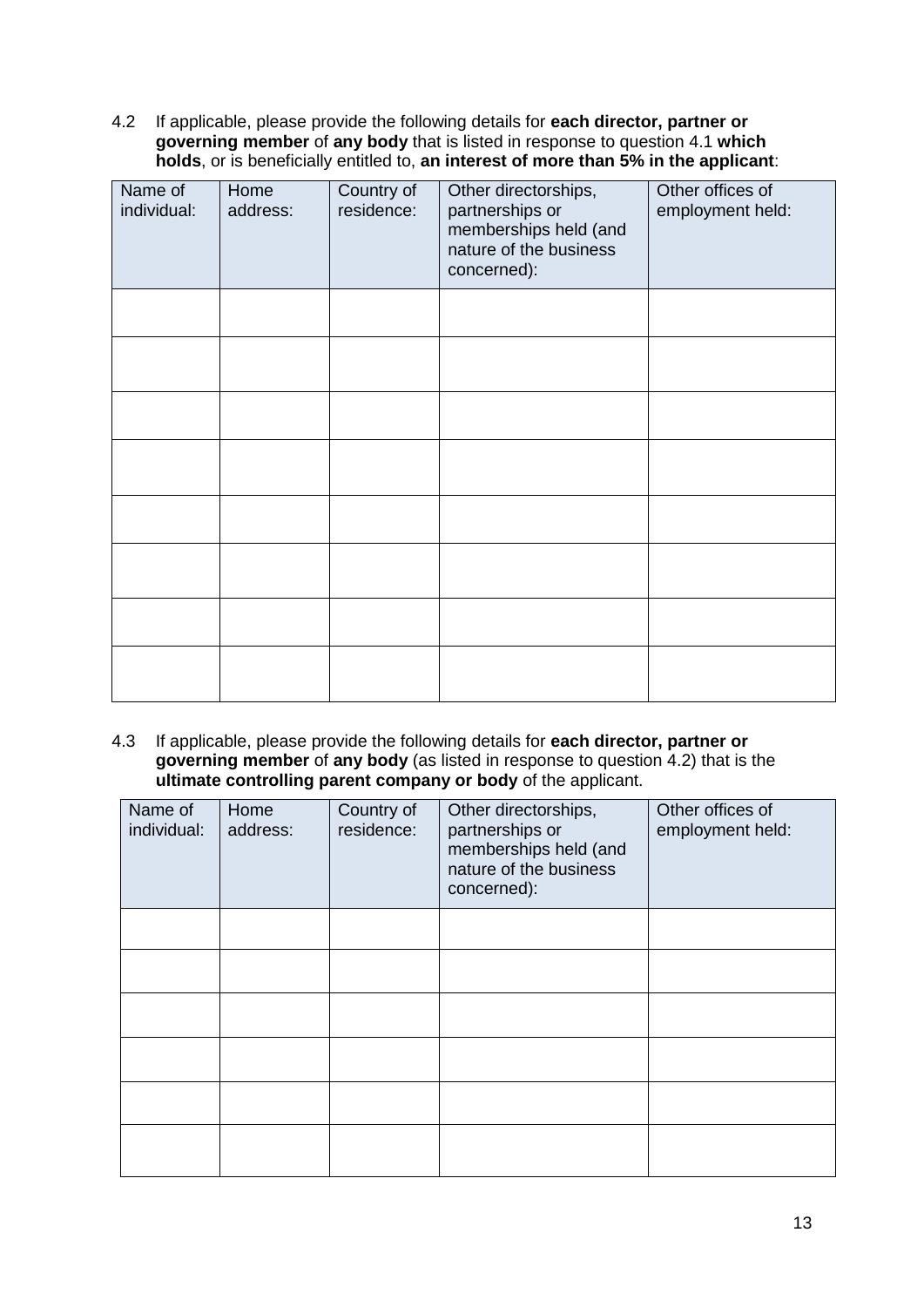4.4 Please list names of **directors, partners or governing members** who have any past or present connection with another Ofcom Broadcasting Act licensee, the BBC or S4C. This includes any connection via a controlling company or a company that is a participant with more than 5% interest.

Please state the name and licence number of the licensee to which the connection relates and include details of their involvement (for example, the position held and main areas of responsibility).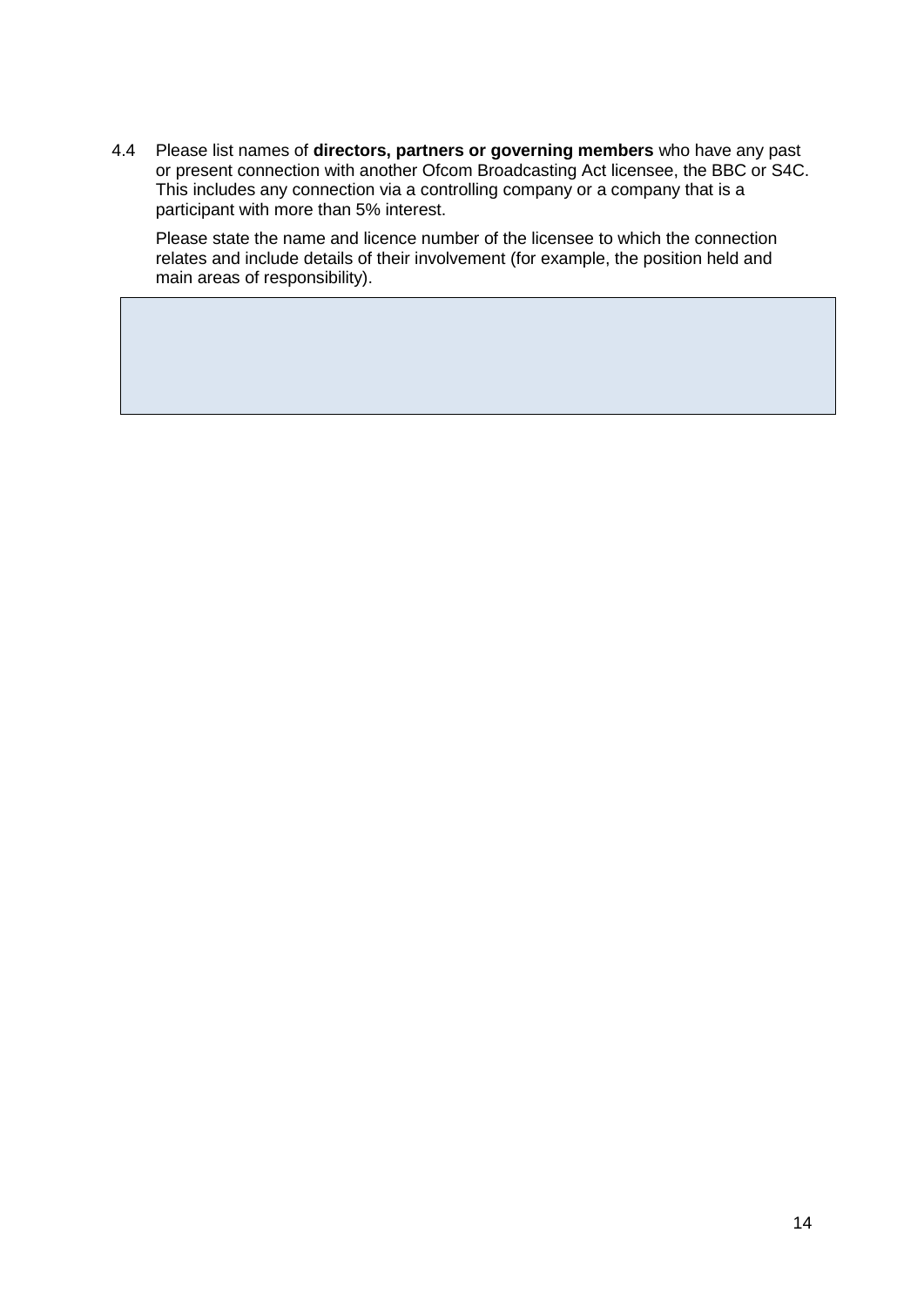## <span id="page-14-0"></span>Details of applicant's shareholders, members and participants

#### **About this section**

Section 5 applies to applicants which are companies. If the applicant is not a company, please go straight to Section 6.

In this section, we request details of the shareholders/members of the applicant company. We need this information to determine who ultimately controls the applicant company.

Before completing this section of the form, you should read paragraphs 4.13 to 4.16 of Ofcom's Guidance notes for licence applicants: https://www.ofcom.org.uk/\_data/assets/pdf\_file/0022/57091/dtps\_dtas\_guidance\_notes\_for licence applicants.pdf and guidance on the definition of 'control' of media companies: [https://www.ofcom.org.uk/\\_\\_data/assets/pdf\\_file/0022/45292/media\\_statement.pdf](https://www.ofcom.org.uk/__data/assets/pdf_file/0022/45292/media_statement.pdf)

If you need more space to fill in the details, either expand the boxes or provide the information in a separate annex.

- 5.1 Please provide an organisational chart showing the relationship (including percentages of shares held) between the applicant company and any subsidiary companies, parent companies, holding or nominee companies.
- 5.2 Please complete the following table, expanding it if necessary, to list **all shareholders, members or participants** (corporate or individual) who have an interest of more than 5% in **the applicant company**:

|                                                                                   | <b>Applicant company details</b> |                             |                                |                  |  |  |
|-----------------------------------------------------------------------------------|----------------------------------|-----------------------------|--------------------------------|------------------|--|--|
| Name of<br>shareholder,<br>member or<br>participant (existing<br>and or proposed) | <b>Number</b><br>of<br>shares    | Total<br>investme<br>nt(Es) | Total<br>investme<br>nt $(\%)$ | % of Vote rights |  |  |
|                                                                                   |                                  |                             |                                |                  |  |  |
|                                                                                   |                                  |                             |                                |                  |  |  |
|                                                                                   |                                  |                             |                                |                  |  |  |
|                                                                                   |                                  |                             |                                |                  |  |  |
|                                                                                   |                                  |                             |                                |                  |  |  |
|                                                                                   |                                  |                             |                                |                  |  |  |
|                                                                                   |                                  |                             |                                |                  |  |  |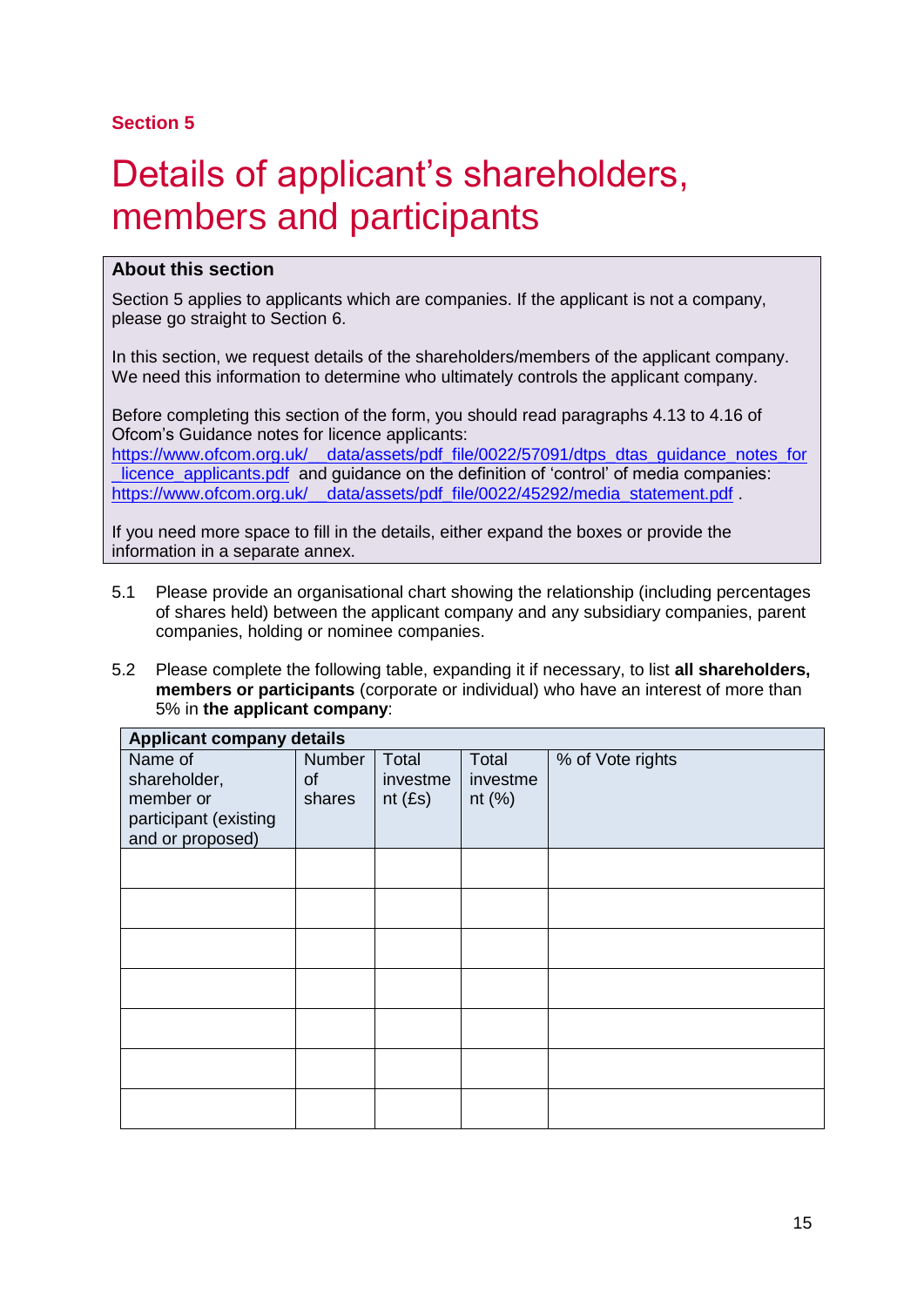5.3 Please cmplete the following table, expanding it if necessary, to list **all shareholders, members or participants** (corporate or individual) **of any body** that is listed in response to question 5.2 and **that holds,** or is beneficially entitled to hold, **an interest of more than 5%** in the applicant company:

| Name of body:           |           |            |            |                  |
|-------------------------|-----------|------------|------------|------------------|
| Name of shareholder,    | Number of | Total      | Total      | % of Vote rights |
| member or participant   | shares    | investment | investment |                  |
| (existing and proposed) |           | (Es)       | (% )       |                  |
|                         |           |            |            |                  |
|                         |           |            |            |                  |
|                         |           |            |            |                  |
|                         |           |            |            |                  |
|                         |           |            |            |                  |
|                         |           |            |            |                  |
|                         |           |            |            |                  |
|                         |           |            |            |                  |
|                         |           |            |            |                  |
|                         |           |            |            |                  |
|                         |           |            |            |                  |
|                         |           |            |            |                  |
|                         |           |            |            |                  |
|                         |           |            |            |                  |

5.4 If the body/bodies listed in 5.3 is controlled by another body, please complete the following table, expanding it if necessary, to list all shareholders/members or participants (corporate or individual) of the body in question (if that company has not already been listed above at 5.2).

| Name of company:    |                     |                             |                             |                  |  |
|---------------------|---------------------|-----------------------------|-----------------------------|------------------|--|
| Name of shareholder | Number of<br>shares | Total<br>investment<br>(Es) | Total<br>investment<br>(% ) | % of Vote rights |  |
|                     |                     |                             |                             |                  |  |
|                     |                     |                             |                             |                  |  |
|                     |                     |                             |                             |                  |  |
|                     |                     |                             |                             |                  |  |
|                     |                     |                             |                             |                  |  |
|                     |                     |                             |                             |                  |  |
|                     |                     |                             |                             |                  |  |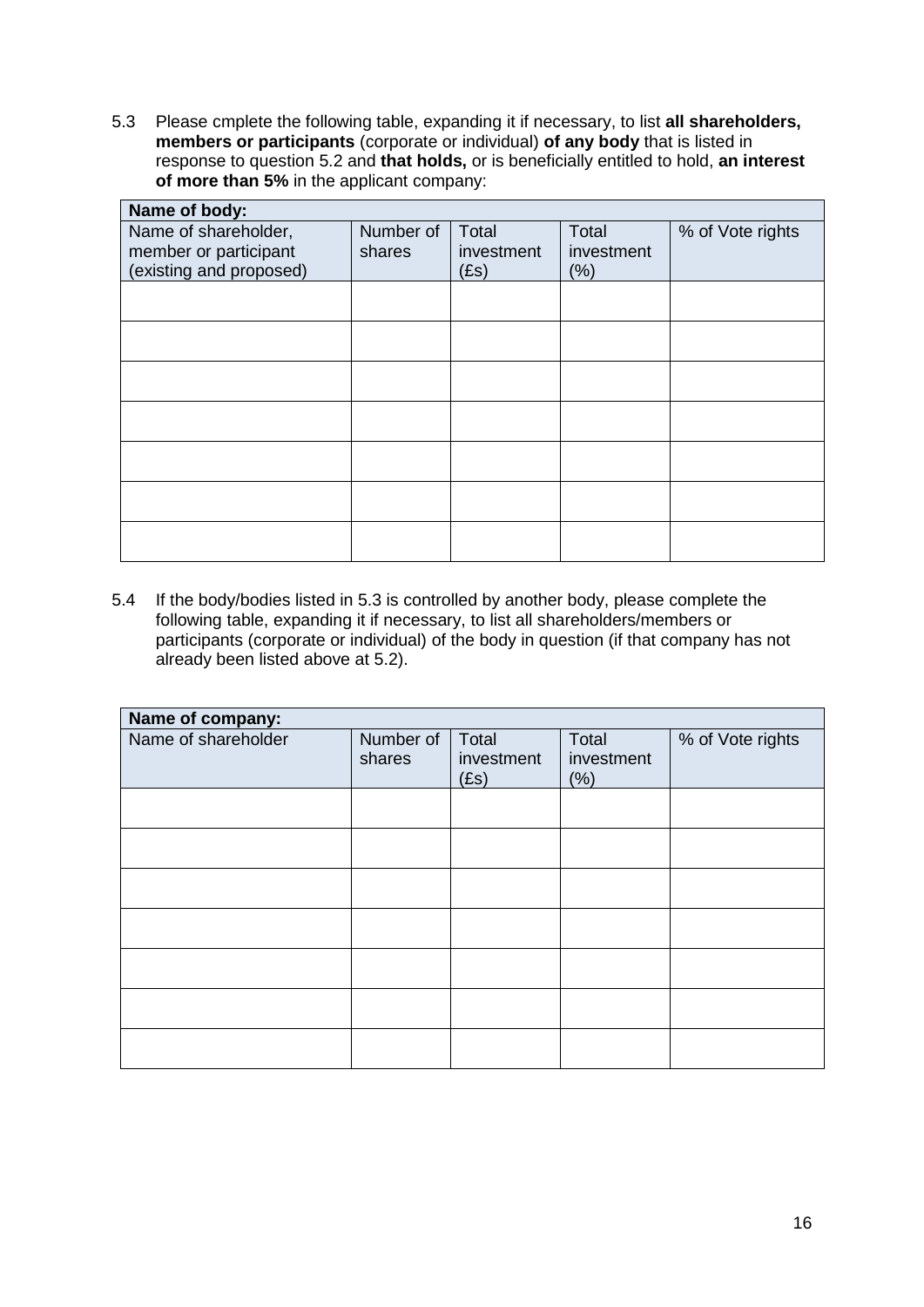5.5 Please provide, if applicable, the name and address of any other individuals or companies in accordance with whose wishes the applicant's affairs (or those of any body which controls the applicant) are, or will be, conducted.

| <b>Name</b> | <b>Address</b> |
|-------------|----------------|
|             |                |
|             |                |
|             |                |
|             |                |
|             |                |
|             |                |
|             |                |
|             |                |

5.6 Please confirm whether or not the applicant is receiving, or is likely to receive, any other form of funding and/or financial assistance and, if so, provide details of who is providing that funding/financial assistance and the extent of it.

5.7 Is the applicant company ultimately controlled by another entity<sup>5</sup> and, if so, what is the name of that entity?

Please read our guidance on the definition of 'control' of media companies [https://www.ofcom.org.uk/\\_\\_data/assets/pdf\\_file/0022/45292/media\\_statement.pdf](https://www.ofcom.org.uk/__data/assets/pdf_file/0022/45292/media_statement.pdf) and paragraphs 4.14 to 4.15 of Ofcom's Guidance notes for licence applicants:

<sup>-</sup><sup>5</sup> Within the meaning of Schedule 2, Part 1 of the Broadcasting Act 1990.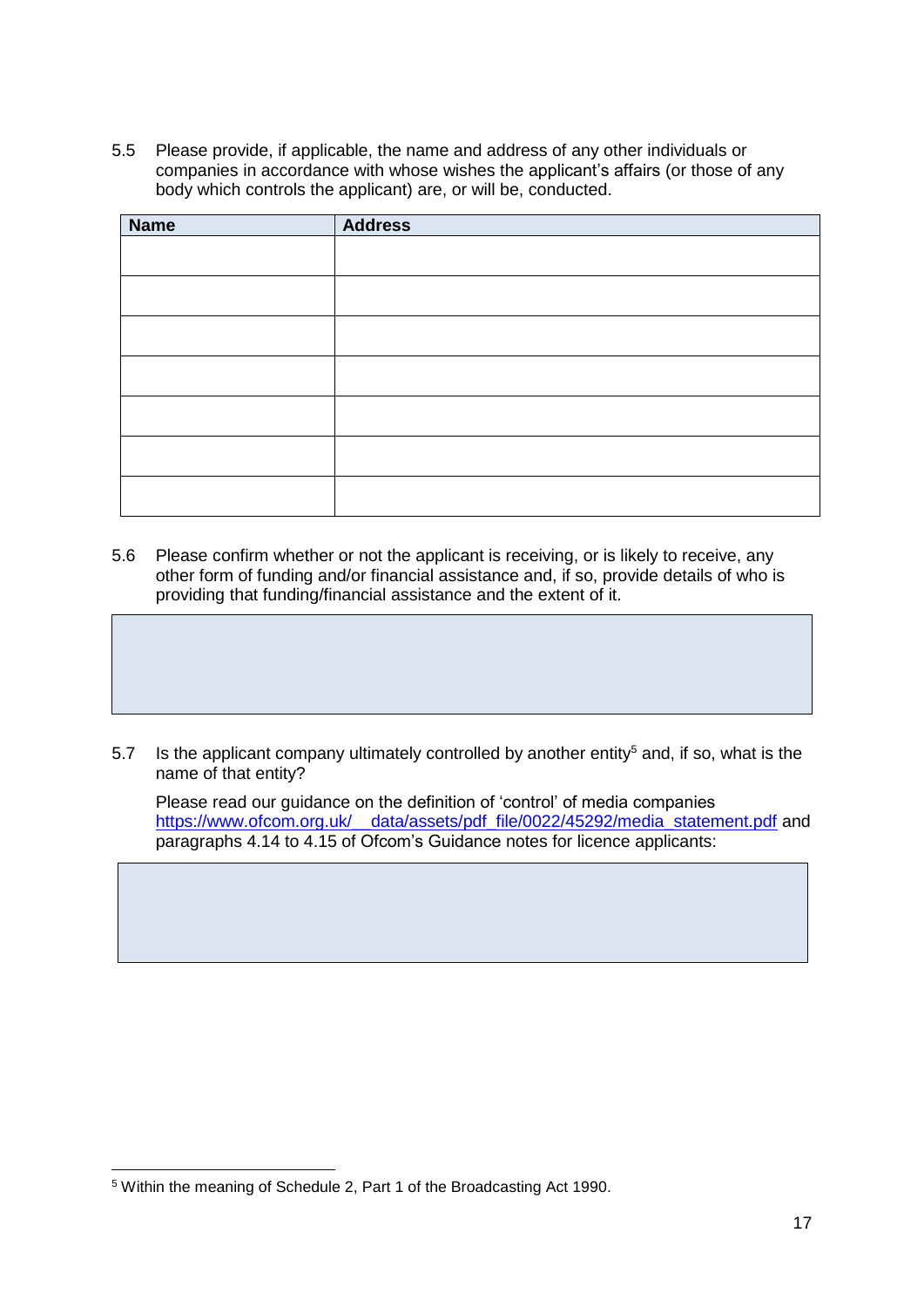# <span id="page-17-0"></span>**Eligibility requirements**

#### **About this section**

Ofcom has a duty to ensure that anyone who applies for a broadcasting licence is fit and proper to hold one.

When considering whether an applicant is fit and proper to hold a licence, Ofcom will look at – for example – whether individuals who are likely to exercise control over the applicant and its activities (e.g. directors, substantial shareholders or members) have any criminal convictions (in any jurisdiction), or whether they have ever been declared bankrupt.

In addition, certain categories of people are disqualified from holding a licence, or participating above a certain level in a body which holds a licence. These restrictions are set out in Part 2 of Schedule 2 to the Broadcasting Act 1990.

Please note: information provided in this section of the form will not necessarily result in Ofcom refusing to transfer the licence to the applicant – this will depend on all circumstances of the applicant as a whole – but Ofcom may ask for further details.

Before completing this section of the form, you should read paragraph 4.16 of Ofcom's Guidance notes for licence applicants: https://www.ofcom.org.uk/ data/assets/pdf file/0022/57091/dtps dtas guidance notes for

licence applicants.pdf.

## **Criminal convictions**

*Note: You do not need to provide details of spent convictions.*

6.1 Have **any of the directors, shareholders, members or other individuals** listed in Sections 4 and/or 5 of this application **been convicted of a criminal offence** committed before the date of this application (in any jurisdiction) or received a civil penalty (excluding driving offences)?

#### **Yes/No** (delete as appropriate)

If yes, please provide the name of the person, date of the conviction or action, the penalty, and the country.

| Name:                                    |  |
|------------------------------------------|--|
| Date of conviction/action<br>(dd/mm/yy): |  |
| <b>Penalty:</b>                          |  |
| <b>Country:</b>                          |  |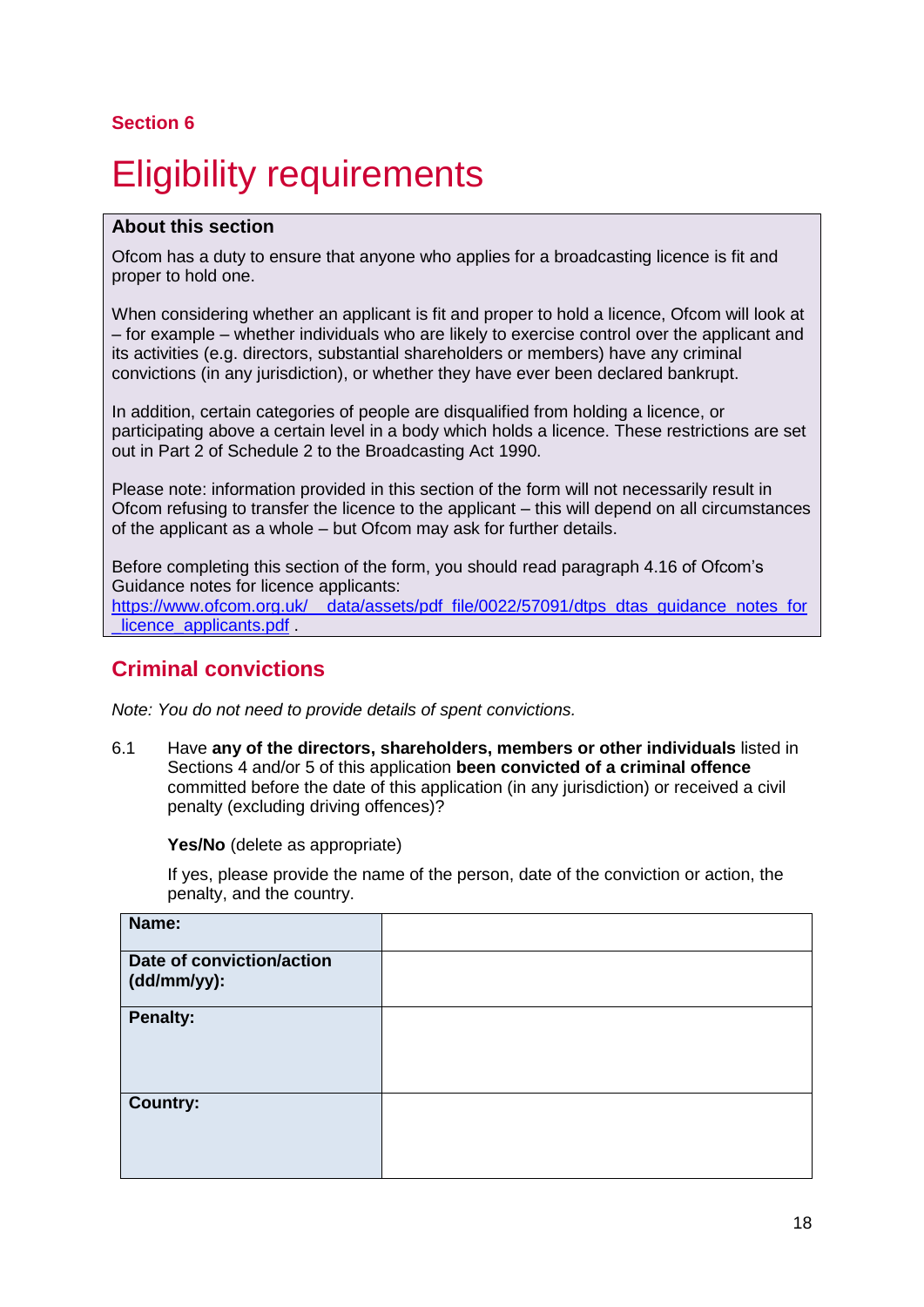## **Insolvency and bankruptcy**

6.2 Have any of the directors, shareholders, members or other individuals listed in Sections 4 and/or 5 of this application ever been declared bankrupt?

**Yes/No** (delete as appropriate).

If yes, please provide names and details of the bankruptcy  $-$  i.e. the date of action, whether it has been discharged and, if so, the date of discharge:

6.3 Have any directors, partners or governing members listed in Section 4 and/or 5 of this application ever been directors, partners or governing members of a body which has become insolvent?

**Yes/No** (delete as appropriate).

If yes, please provide names and brief details of the insolvency action (including dates):

## **Disqualified directors**

6.4 Have any of the directors, shareholders, members or other individuals listed in Sections 4 and/or 5 of this application ever been the subject of a disqualification order under the Company Directors Disqualification Act 1986?

**Yes/No** (delete as appropriate).

If yes, please provide names and details of the order (e.g. the period of disqualification):

## **Removal from a professional or trade body**

6.5 Have any of the directors, shareholders, members or other individuals listed in Sections 4 and/or 5 of this application ever been excluded from a professional or trade body following disciplinary or regulatory proceedings?

**Yes/No** (delete as appropriate).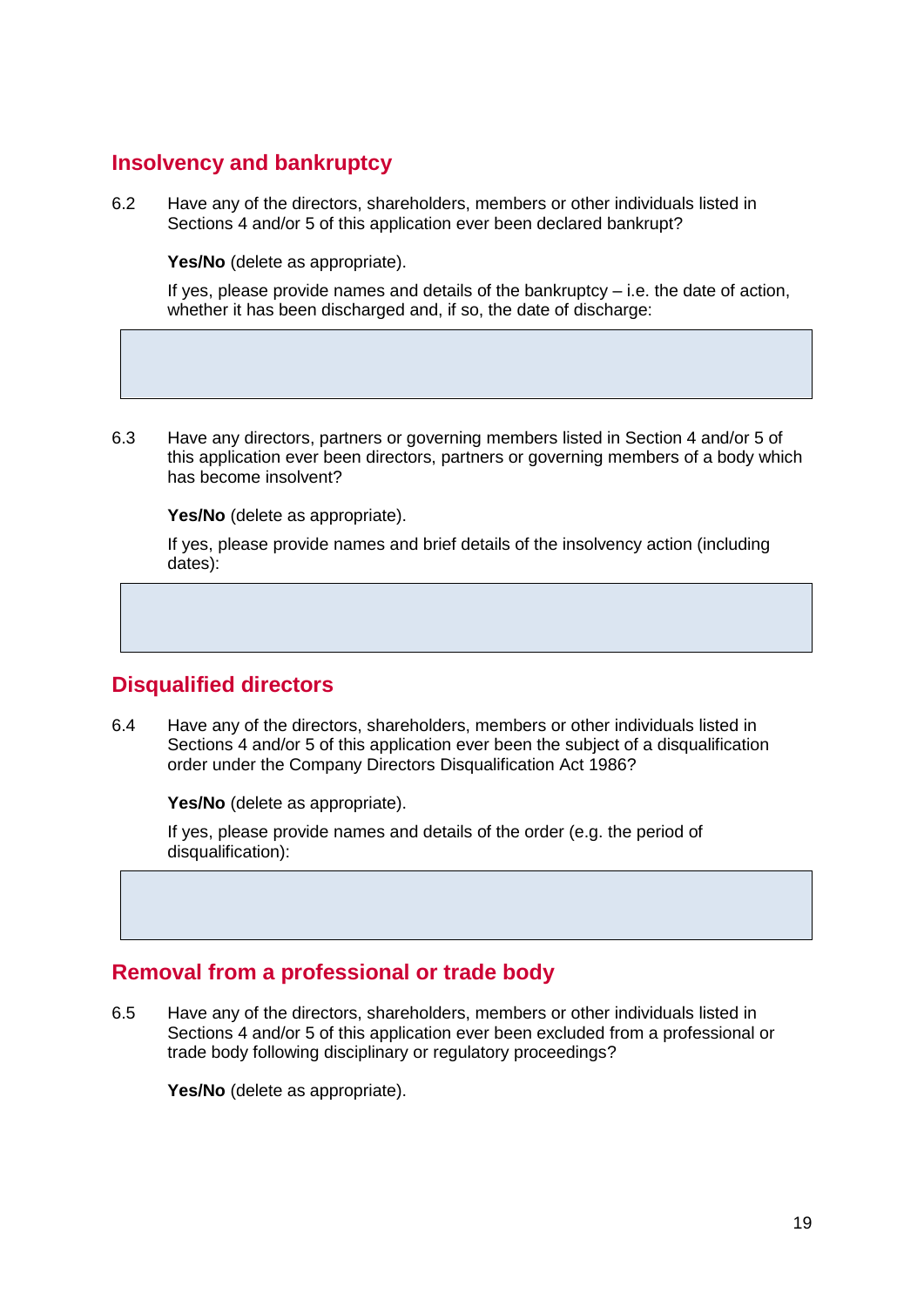If yes, please provide names, dates and details (including whether or not they have subsequently been re-admitted by the body concerned):

## **General statutory disqualifications**

6.6 In relation to the details provided in Sections 4 and/or 5 of this application, please state **whether any individual or body**, including their associates (i.e. directors of their associates and other group companies), **is, or is involved in, any of the below**, and the extent of that interest. **If none apply, this must be clearly stated as 'N/A'.**

| <b>Activity/involvement</b>                                                                                                                                                                                | <b>Please tick</b> | Please state who is involved; the name<br>of the body/individual/agency they are<br>involved with; and the extent of their<br>involvement |
|------------------------------------------------------------------------------------------------------------------------------------------------------------------------------------------------------------|--------------------|-------------------------------------------------------------------------------------------------------------------------------------------|
| A local authority<br>a)                                                                                                                                                                                    |                    |                                                                                                                                           |
| A body whose objects<br>b)<br>are wholly or mainly of a<br>political nature, or which<br>is affiliated to such a<br>body                                                                                   | П                  |                                                                                                                                           |
| A body whose objects<br>$\mathsf{C}$<br>are wholly or mainly of a<br>religious nature <sup>6</sup>                                                                                                         |                    |                                                                                                                                           |
| An individual who is an<br>$\mathsf{d}$<br>officer of a body falling<br>within $(b)$ or $(c)$                                                                                                              | $\vert \ \ \vert$  |                                                                                                                                           |
| A body corporate which<br>e)<br>is an associate (as<br>defined in paragraphs<br>1(1) and $1(1A)$ of Part I<br>of Schedule 2 to the<br>Broadcasting Act 1990)<br>of a body falling within<br>$(b)$ or $(c)$ | $\mathsf{L}$       |                                                                                                                                           |
| An advertising agency<br>f<br>or an associate of an<br>advertising agency                                                                                                                                  | l.                 |                                                                                                                                           |

<sup>-</sup><sup>6</sup> Please refer to Sections 3 to 5 of Ofcom's religious guidance note at:

[https://www.ofcom.org.uk/\\_\\_data/assets/pdf\\_file/0028/88219/Guidance-for-religious-bodies.pdf](https://www.ofcom.org.uk/__data/assets/pdf_file/0028/88219/Guidance-for-religious-bodies.pdf) for details on how we determine the eligibility of religious bodies to hold certain broadcasting licences.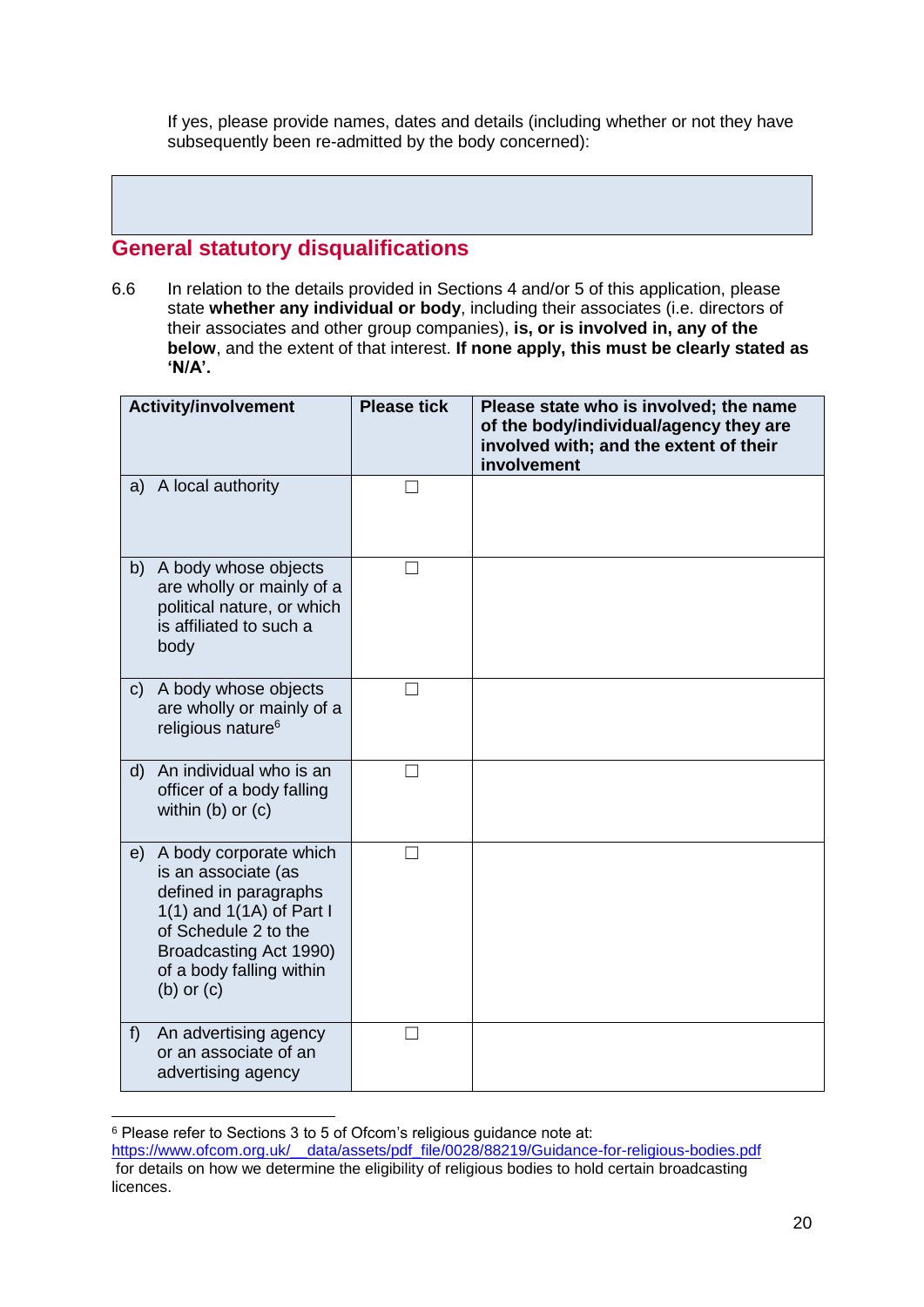6.7 Please provide details of any other participant in the applicant whose interest is, or could be, incompatible with the requirements imposed by or under Schedule 2 to the Broadcasting Act 1990.

### **Details of applications, licences, on-demand programme services and sanctions**

6.8 Is the applicant a current licensee of Ofcom?

Yes / No (delete as appropriate).

If yes, please provide the licence details expanding the table if necessary:

| Licence<br>number | Name of service |
|-------------------|-----------------|
|                   |                 |
|                   |                 |
|                   |                 |

6.9 Does the applicant control an existing licensee of Ofcom?

Yes / No (delete as appropriate).

If yes, please provide the licence details expanding the table if necessary:

| <b>Licence</b><br>number | Name of service |
|--------------------------|-----------------|
|                          |                 |
|                          |                 |
|                          |                 |

6.10 Is the applicant controlled by an existing licensee or by any person who is connected (within the meaning of Schedule 2 to the Broadcasting Act 1990) with an existing licensee (i.e. as a "participant")?

Yes / No (delete as appropriate).

If yes, please provide the licence details expanding the table if necessary:

| Licence<br>number | <b>Name of service</b> |
|-------------------|------------------------|
|                   |                        |
|                   |                        |
|                   |                        |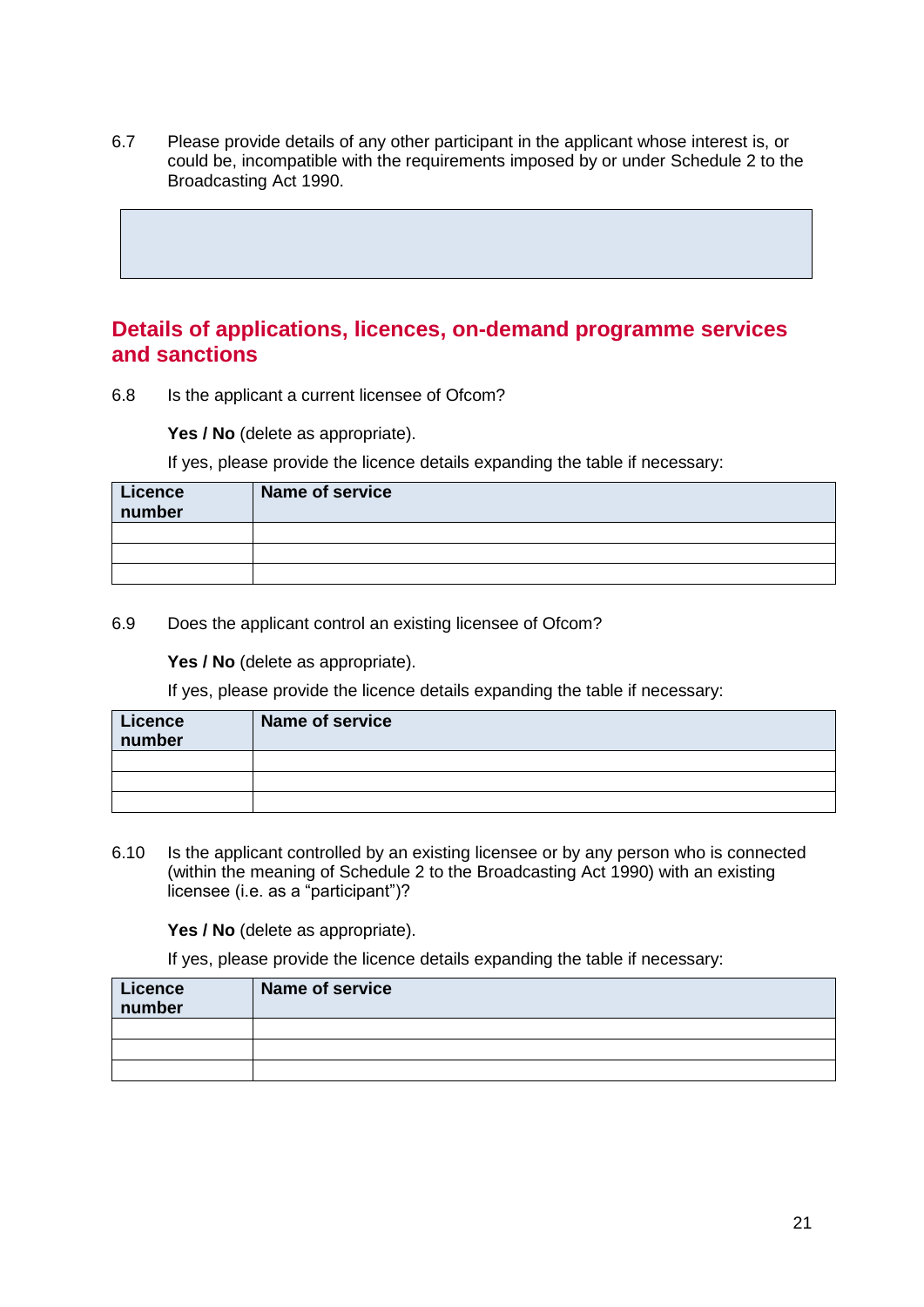6.11 Has the applicant made any other application to Ofcom (or its predecessor broadcast regulators – the Independent Television Commission and the Radio Authority) for any licence which has since been surrendered by the licensee or revoked by Ofcom (or one of its predecessor regulators)?

Yes / No (delete as appropriate).

If yes, please provide the licence details expanding the table if necessary:

| <b>Licence</b><br>number | Name of service |
|--------------------------|-----------------|
|                          |                 |
|                          |                 |
|                          |                 |

6.12 Has the applicant made any other application to Ofcom (or its predecessor broadcast regulators – the Independent Television Commission and the Radio Authority) for any licence which was unsuccessful?

Yes / No (delete as appropriate).

-

If yes, please provide the licence details expanding the table if necessary:

| <b>Proposed name of service</b> |  |
|---------------------------------|--|
|                                 |  |
|                                 |  |
|                                 |  |

- 6.13 Please indicate below whether the applicant provides, or intends to provide, a video on demand service/s.
	- a) **Yes**, I currently provide a video on demand service/s.  $\Box$
	- b) **Yes**, I intend to provide a video on demand service/s in the future.  $\Box$

If so, please indicate on which date/s you plan to launch the service/s:

- c) **No**, I do not currently provide or intend to provide a video on demand service/☐
- 6.14 If you have answered a) to Question 6.13, and the criteria which sets out what a video on demand service is are met, you are required to notify Ofcom<sup>7</sup>. Please tick the statement below that applies to you:
	- a) I have already notified the service/s to Ofcom (or  $ATVOD<sup>8</sup>$  prior to 1 January 2016).  $\Box$

<sup>7</sup> The criteria are set out in section 368A(1) of the Communications Act 2003. Applicants must notify Ofcom if the criteria are met in accordance with section 368BA. Ofcom has also produced Guidance notes on who needs to notify an on demand programme service to Ofcom, available at: [https://www.ofcom.org.uk/\\_\\_data/assets/pdf\\_file/0028/71839/guidance\\_on\\_who\\_needs\\_to\\_notify.pdf](https://www.ofcom.org.uk/__data/assets/pdf_file/0028/71839/guidance_on_who_needs_to_notify.pdf) <sup>8</sup> The Authority for Television on Demand (ATVOD) regulated editorial on demand services until 31 December 2015.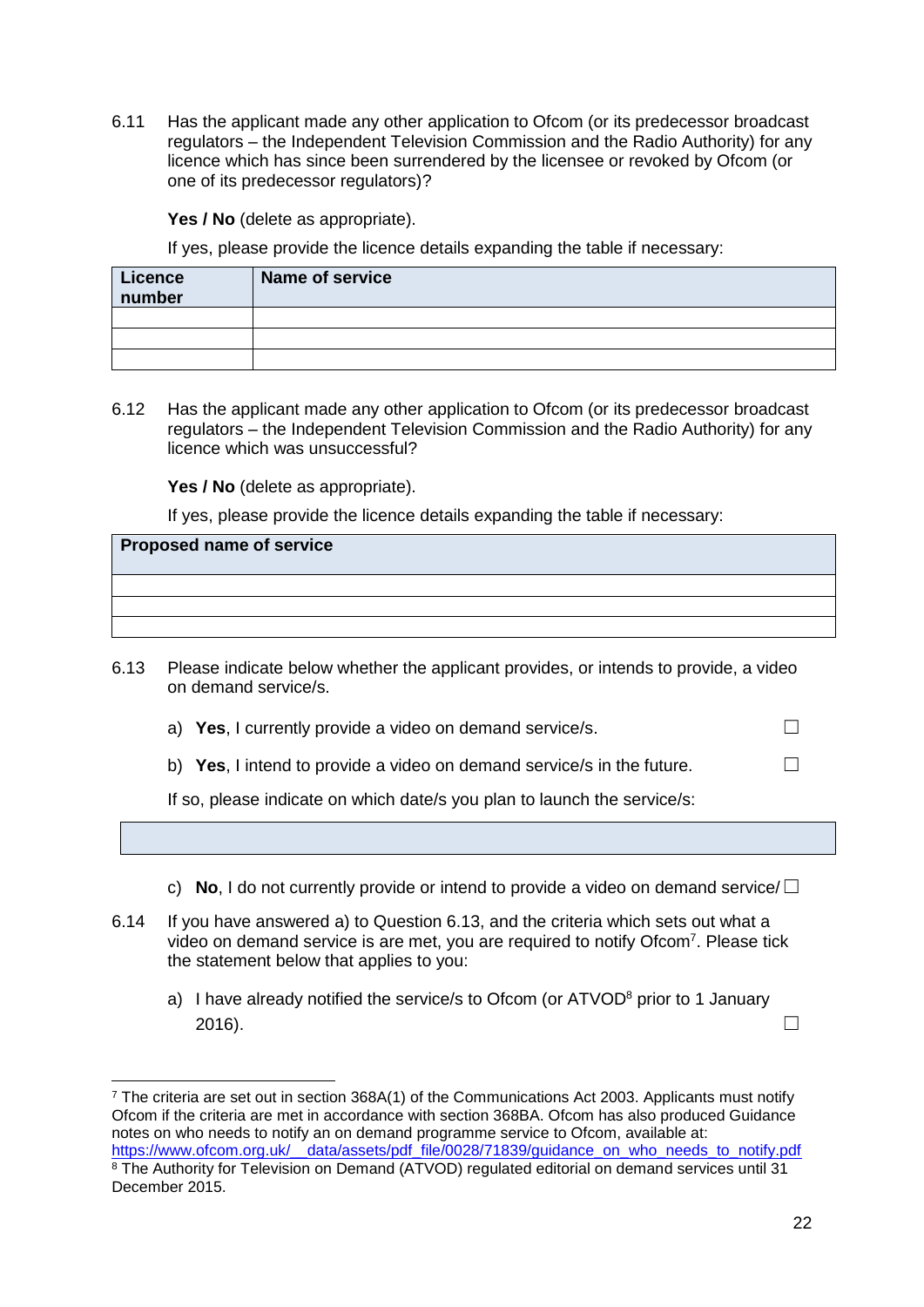If so, please provide the name/s of the service/s you notified:

| b) I plan to notify the service/s along with or shortly after this application <sup>9</sup> ; or |  |
|--------------------------------------------------------------------------------------------------|--|
| c) I do not plan to notify the service/s.                                                        |  |
| If you have ticked c), please indicate why:                                                      |  |

6.15 Is the applicant subject to any current or pending investigation by any statutory regulatory or government body in the United Kingdom or abroad in respect of any broadcast-related matter?

Yes / No (delete as appropriate).

If yes, please provide the following details expanding the table if necessary:

| Licence number<br>(or equivalent) | Name of service | Details of the investigation |
|-----------------------------------|-----------------|------------------------------|
|                                   |                 |                              |
|                                   |                 |                              |
|                                   |                 |                              |
|                                   |                 |                              |

6.16 Has the applicant – or any person(s) controlling the applicant – ever been subject to a statutory sanction for contravening a condition of a broadcasting licence in the UK or any other jurisdiction?

**Yes / No** (delete as appropriate).

If yes, please provide the following details relating to each sanction expanding the table if necessary:

| <b>Licence</b><br>number (or<br>equivalent) | <b>Name of service</b> | Nature of the<br>breach | <b>Sanction</b><br>imposed | <b>Date</b><br>sanction<br>imposed |
|---------------------------------------------|------------------------|-------------------------|----------------------------|------------------------------------|
|                                             |                        |                         |                            |                                    |
|                                             |                        |                         |                            |                                    |
|                                             |                        |                         |                            |                                    |
|                                             |                        |                         |                            |                                    |

6.17 In relation to **any of the directors, shareholders, members or other individuals** listed in Sections 4 and/or 5 of this application, please provide any information which you think may be a relevant consideration for Ofcom in determining whether or not the applicant is fit and proper to hold a Broadcasting Act licence.

<https://www.ofcom.org.uk/tv-radio-and-on-demand/information-for-industry/on-demand/rules-guidance>

<sup>-</sup><sup>9</sup> Ofcom's notification form for on demand service providers is available at: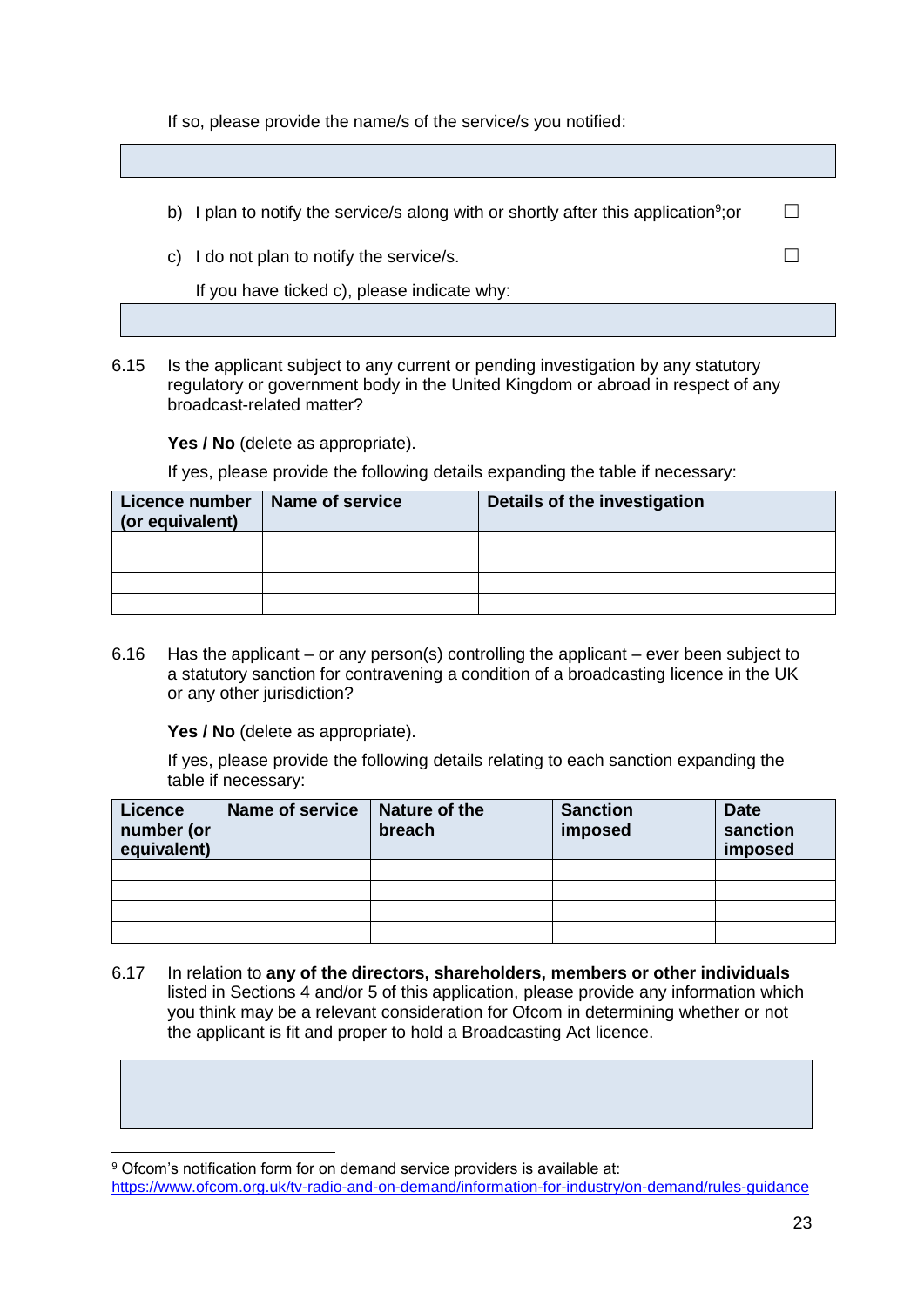## <span id="page-23-0"></span>The proposed service

#### **About this section**

Section 7 asks you to state whether you are applying for a DTPS or a DTAS licence and to describe your service and its target audience. The applicant must complete this section even if the new service is identical to the existing service.

A DTPS licence is usually required for "normal" television channels (consisting of moving pictures), including their interactive services. A DTAS licence is generally required for standing text or data service, including teletext services and EPGs. See paragraphs 2.3 to 2.4 of the Guidance notes for applicants for further details.

If Ofcom consents to the transfer of the licence to the applicant, the information provided in this section will be used to form the basis of an annex to your licence. You will only be authorised to broadcast what is detailed in the annex of the licence. It is therefore important that you provide complete and detailed responses to the questions in this section.

Applicants should note that psychic and/or adult content including adult chat and adult sex chat (even if only in teleshopping windows) is not permitted unless it is specifically authorised by the licence (see paragraph 4.30 of the guidance notes for applicants: [https://www.ofcom.org.uk/\\_\\_data/assets/pdf\\_file/0022/57091/dtps\\_dtas\\_guidance\\_notes\\_for](https://www.ofcom.org.uk/__data/assets/pdf_file/0022/57091/dtps_dtas_guidance_notes_for_licence_applicants.pdf) [\\_licence\\_applicants.pdf](https://www.ofcom.org.uk/__data/assets/pdf_file/0022/57091/dtps_dtas_guidance_notes_for_licence_applicants.pdf) ). Therefore if you are intending to broadcast this type of content, you must make this clear in your application so that it can be reflected in the annex of the licence (if granted).

If Ofcom consents to the transfer of the licence and you decide subsequently to change your content, you must contact Ofcom in advance so that the change is specifically reflected in the annex to your licence. Such requests must be made in writing prior to any change (see paragraph 2.3 of the Guidance notes for licensees:

[https://www.ofcom.org.uk/\\_\\_data/assets/pdf\\_file/0023/44825/dtps\\_dtas\\_guidance\\_notes\\_for](https://www.ofcom.org.uk/__data/assets/pdf_file/0023/44825/dtps_dtas_guidance_notes_for_licensees.pdf) licensees.pdf).

## **General**

*Note: please fill out this section separately for each service you are applying for.*

- 7.1 Are you applying for a Digital Television Programme Services (DTPS) licence or Digital Television Additional Services (DTAS) licence?
- 7.2 What is the name of the proposed service as it will appear on the Electronic Programme Guide (EPG)?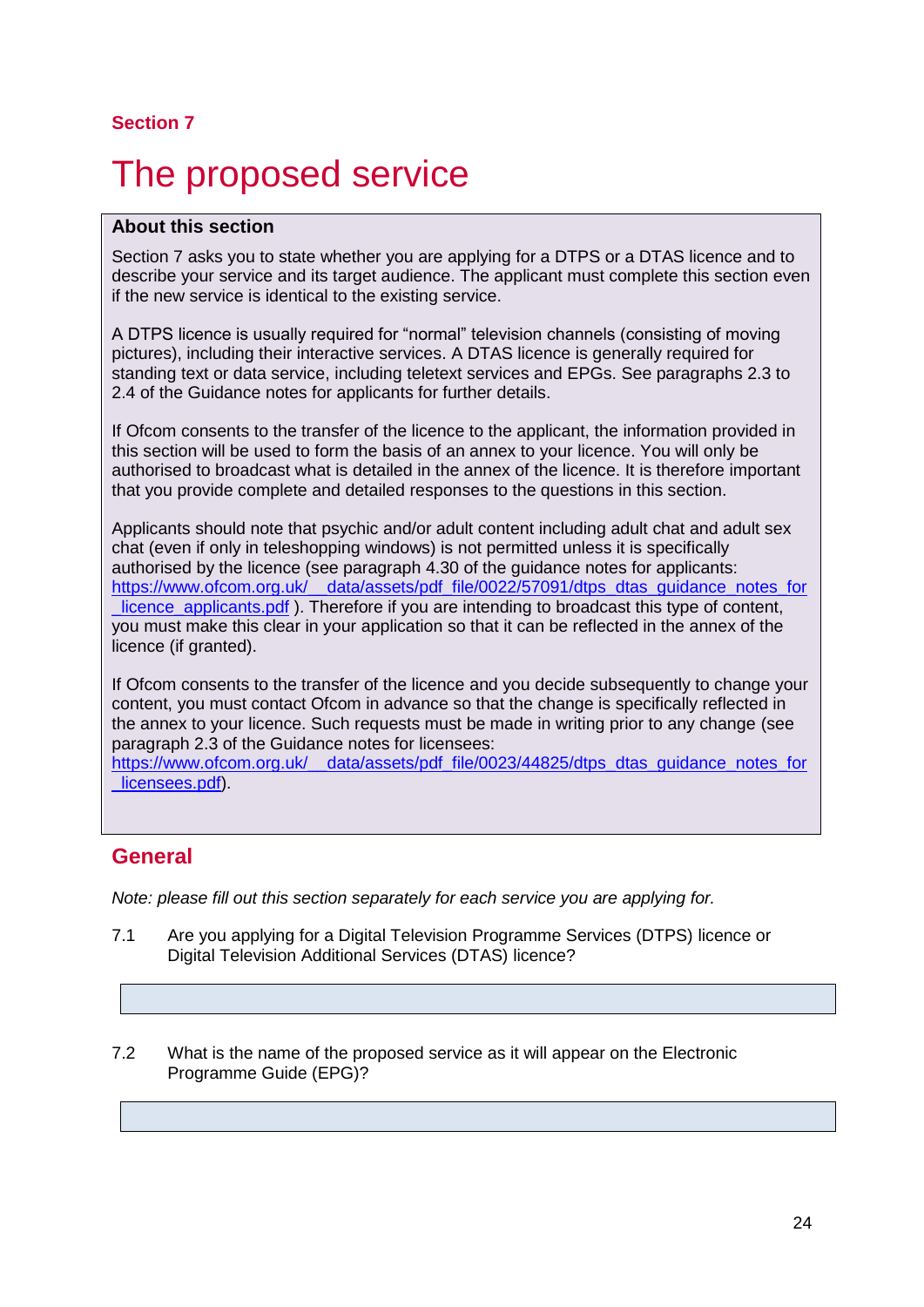7.3 Who is the target audience of your proposed service?

7.4 In what language(s) will the service be transmitted?

7.5 Does this service already broadcast outside of the EU?

**Yes / No** (please delete as appropriate)

**If yes, please provide details of where this service is available, and if the proposed service would be a direct feed from the existing service.**

*Note: If you intend to show your service in more than one territory please refer to our Guidance on the Licensing position of services broadcast into multiple territories<sup>10</sup> and ensure that your service is licensed accordingly.*

7.6 When is the projected date of first transmission?

7.7 Will the service be free to air, subscription-based or pay per view?

#### **Notification of agreement with multiplex licensee**

-

7.8 On which multiplex service will the DTPS/DTAS service be provided and who is the multiplex provider?

<sup>10</sup> Available at:<http://licensing.ofcom.org.uk/binaries/tv/licensing-position.pdf>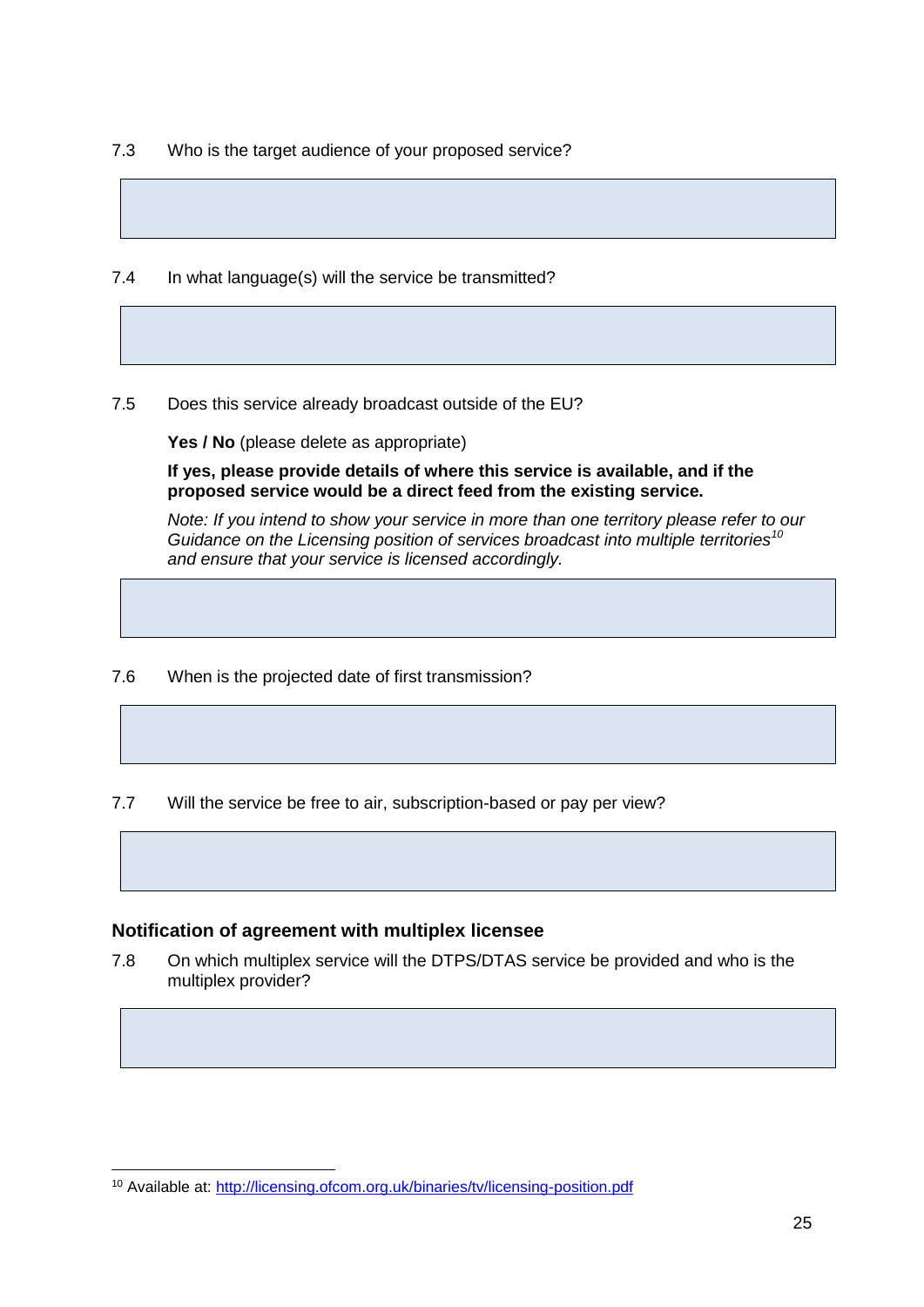- 7.9 On which date will your contract with the multiplex provider begin?
- 7.10 On which date will your contract with the multiplex provider expire? If there is no expiry date, please provide the contractual notice period which will apply in circumstances where either party seeks to terminate the contract.
- 7.11 What is the amount of digital capacity agreed with the multiplex provider for the provision of the DTPS/DTAS service?
- 7.12 What are the intended hours of transmission for the DTPS/DTAS service (hours per day and days of the week)?

*Note: Applicants must also provide a letter from the multiplex licensee which confirms the information provided in response to questions 7.8 to 7.12*

## **Nature of the service**

7.13 Applicants should provide a brief description of the content which will comprise the DTPS/DTAS service. This description will be included in the annex to the licence to summarise the nature of the service.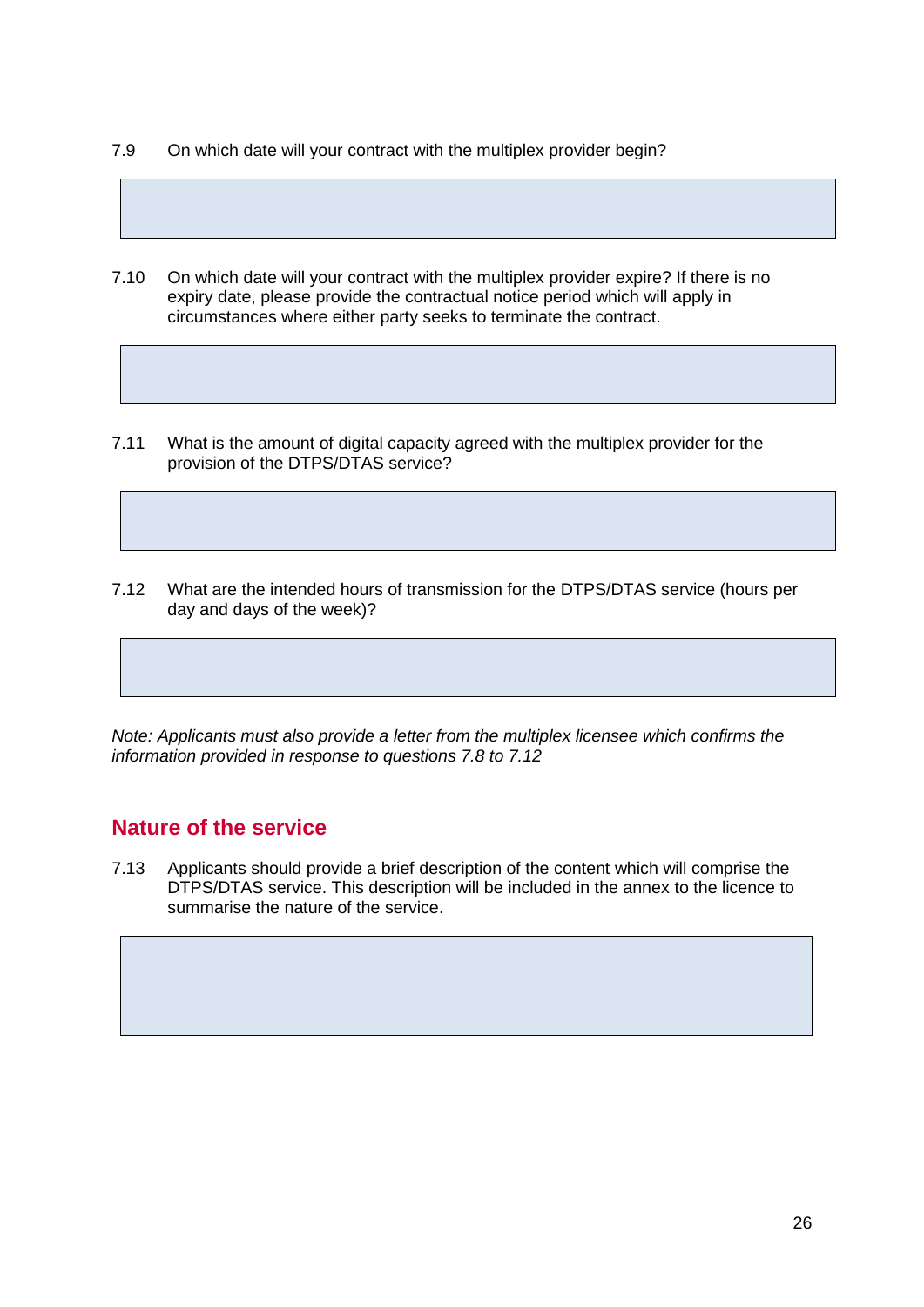7.14 What type of service do you intend to provide (choose one)? See paragraphs 4.24 to 4.30 of the Guidance notes for licence applicants for further details about types of service.

| Type of service  | Please tick one |
|------------------|-----------------|
| Editorial        |                 |
| Self-promotional |                 |
| Teleshopping     |                 |

7.15 If the answer to 7.14 is 'editorial', please indicate which genres will be included in your service. If your answer to question 7.14 is 'teleshopping' or 'self-promotional' please proceed to question 7.16.

| Type of service                                 | Please tick all that apply |
|-------------------------------------------------|----------------------------|
| Adult (subscription-based) <sup>11</sup>        |                            |
| Children's/Youth                                |                            |
| Electronic Programme Guide (EPG)                |                            |
| Gaming (i.e. skills based games – not gambling) |                            |
| General entertainment                           |                            |
| <b>Music</b>                                    |                            |
| <b>News</b>                                     |                            |
| Religious                                       |                            |
| Sport                                           |                            |
| Teleshopping windows or spots                   |                            |
| User generated content                          |                            |

7.16 If the service is identical to an existing service licensed as TLCS, please confirm and provide the TLCS licence number.

<sup>-</sup><sup>11</sup> i.e. Adult services not based on teleshopping – see question 7.17 onwards.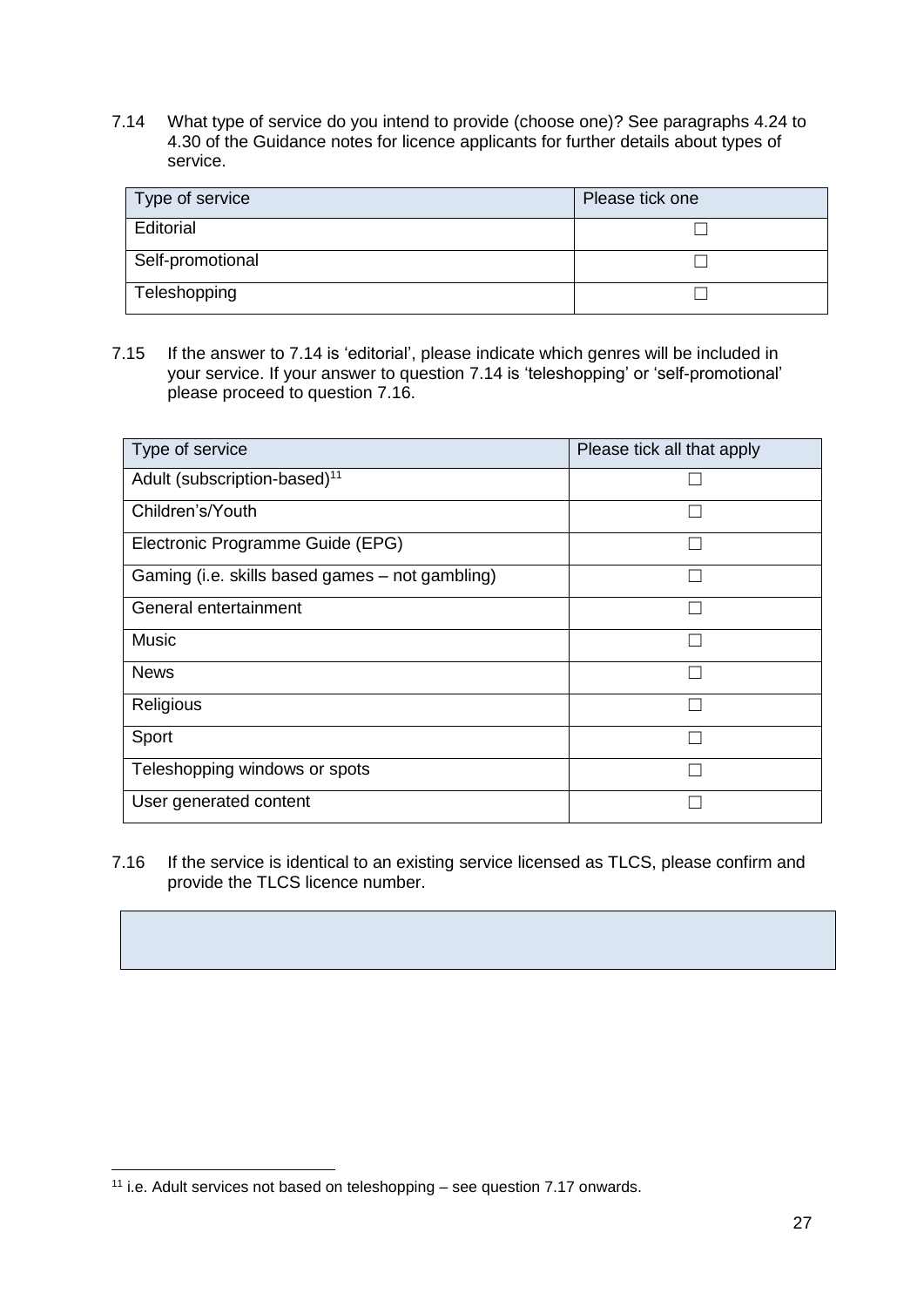7.17 Adult chat, adult sex chat, psychic or gambling (odds based) content must be licensed as teleshopping. See paragraph 4.30 of the Guidance notes for licence applicants for further details about how these content genres are regulated. These types of content are only authorised if detailed in the Annex to the licence.

If your answer to question 7.14 is 'teleshopping', please indicate whether you intend to include adult chat, adult sex chat, psychic or gambling (odds based) content as part of your proposed service.

|                               | Please tick all that apply |
|-------------------------------|----------------------------|
| Adult chat content            |                            |
| Adult sex chat content        |                            |
| Psychic content               |                            |
| Gambling (odds based) content |                            |

- 7.18 Please describe in detail any interactive elements, e.g. premium rate telephony services which the applicant intends to use as part of the service (e.g. the technology used, the purpose of the interactive element, and any charges to viewers for interacting).
- 7.19 If you have indicated that there will be interactive elements as part of the service which charges the viewer for interacting, please indicate whether, and if so, how these will be used to finance the channel.
- 7.20 Do you intend to incorporate any gambling in your service?

**Yes / No** (delete as appropriate).

*Note: You will need to submit with your application, a copy of your licence from the appropriate authority.*

#### **Advertising, sponsorship and product placement**

7.21 Do you intend to transmit advertising (including teleshopping)?

Yes / No (delete as appropriate).

If, 'No' please go straight to question 7.25.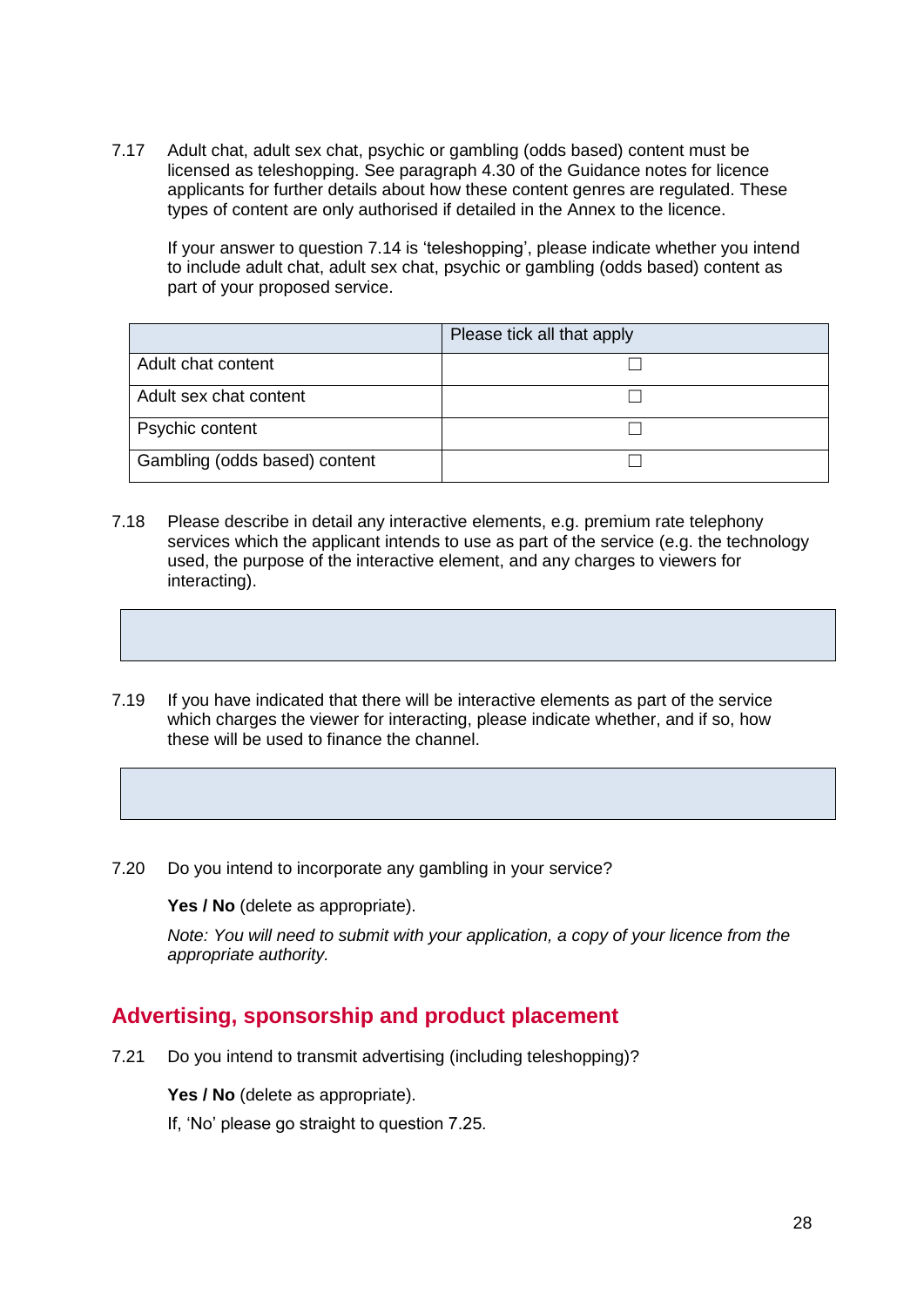- 7.22 What form will the advertising or teleshopping take (spot advertising, teleshopping windows)?
- 7.23 What amount of spot advertising do you intend to transmit? Please provide an **average number of minutes for each hour of programming**.
- 7.24 What amount of teleshopping do you intend to transmit? Please provide an **average number of hours per day**.
- 7.25 Do you plan to broadcast sponsored programmes (not applicable to teleshopping services)?

Yes / No (delete as appropriate).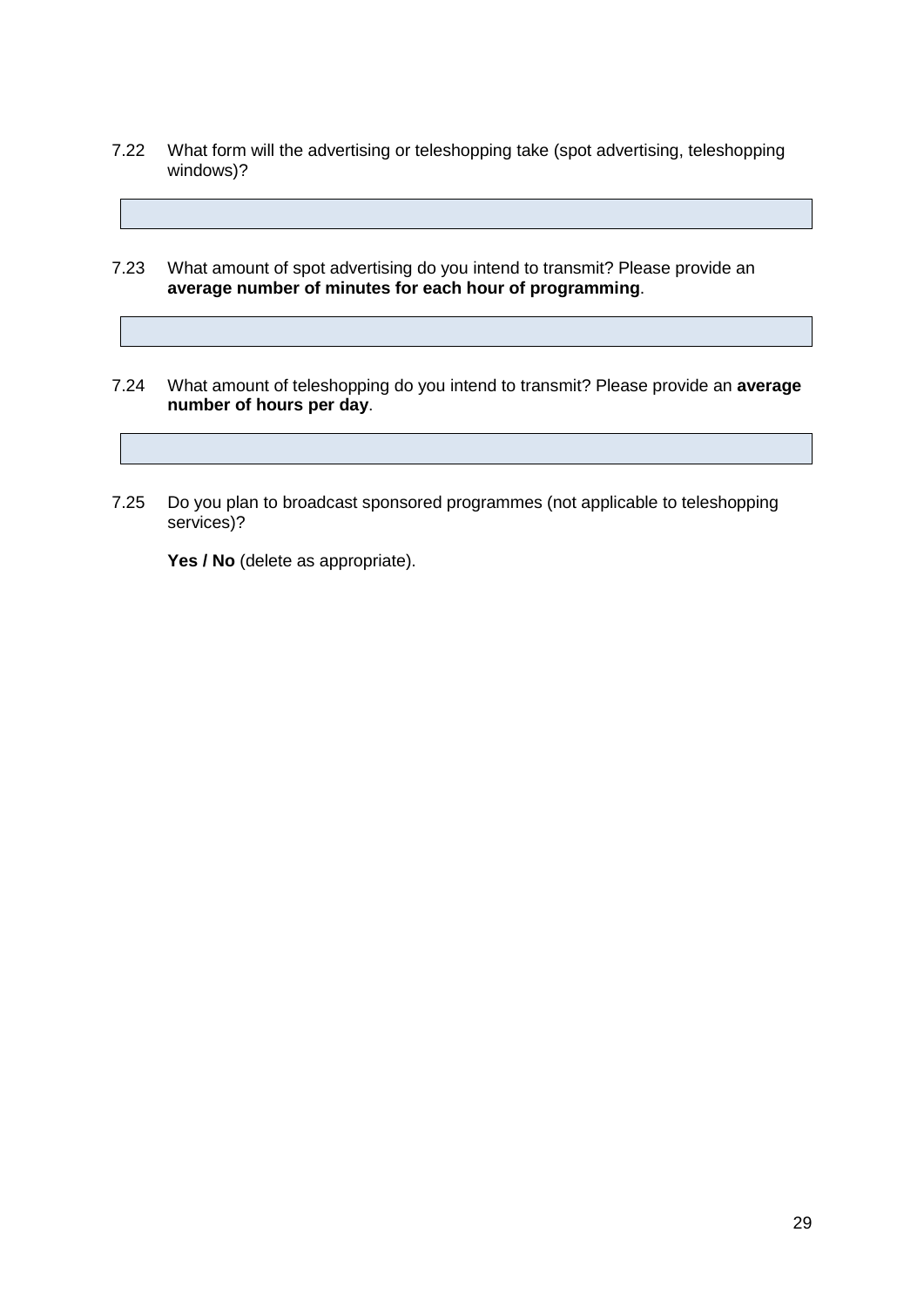## <span id="page-29-0"></span>*Compliance of the service*

#### **About this section**

Section 8 asks you to describe the compliance arrangements for the proposed licensed service, i.e. the arrangements which the applicant is putting in place to ensure the content it proposes to broadcast will comply with the relevant regulatory codes and rules for programming and advertising. These include:

- the Ofcom Broadcasting Code
- the Cross-Promotion Code
- the Code on the Scheduling of Television Advertising
- the Access Services Code
- the UK Code of Broadcast Advertising (BCAP Code)
- the PhonePayPlus Code of Practice

Condition 17 of a DTPS/DTAS licence requires that you have compliance procedures in place, and this section asks that you demonstrate the ability to meet this licence condition.

Before completing this section of the form, you should read paragraphs 4.33 to 4.35 of Ofcom's Guidance notes for licence applicants: https://www.ofcom.org.uk/ data/assets/pdf file/0022/57091/dtps dtas guidance notes for licence\_applicants.pdf where you will also find links to the codes and rules listed above.

#### **General compliance**

8.1 Please provide details of the person who will act as Compliance Officer:

| <b>Name</b>            |  |
|------------------------|--|
| Job title              |  |
| <b>Address</b>         |  |
| <b>Telephone</b>       |  |
| <b>Mobile</b><br>phone |  |
| <b>Email</b>           |  |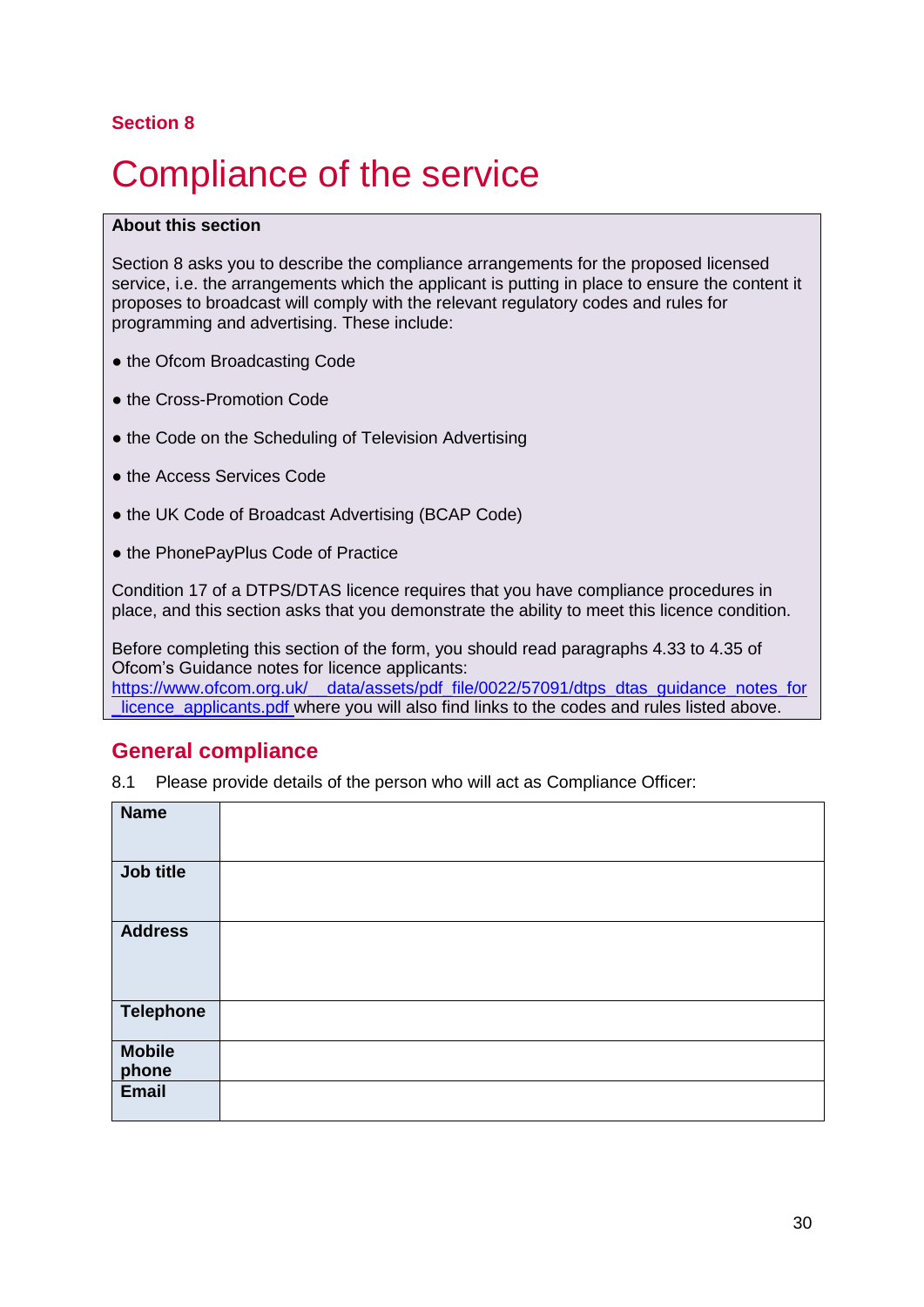- 8.2 Please give details of any compliance training and/or practical compliance experience (including dates) the person named in 8.1 has with respect to the relevant codes and rules (for example, those referred to in the box at the start of this section).
- 8.3 How many staff does the applicant have in its compliance team? Please provide the names of the individuals involved and a brief description of the functions they will be performing.

8.4 Please provide the full address of where the compliance team will be based.

- 8.5 How does the applicant intend to train staff on relevant codes and rules?
- 8.6 Please provide detailed information to explain the procedures and processes the applicant has put in place to ensure that the content it broadcasts is compliant with the relevant codes and rules (e.g. provide details or copies of procedure documents or other guidance drafted for staff).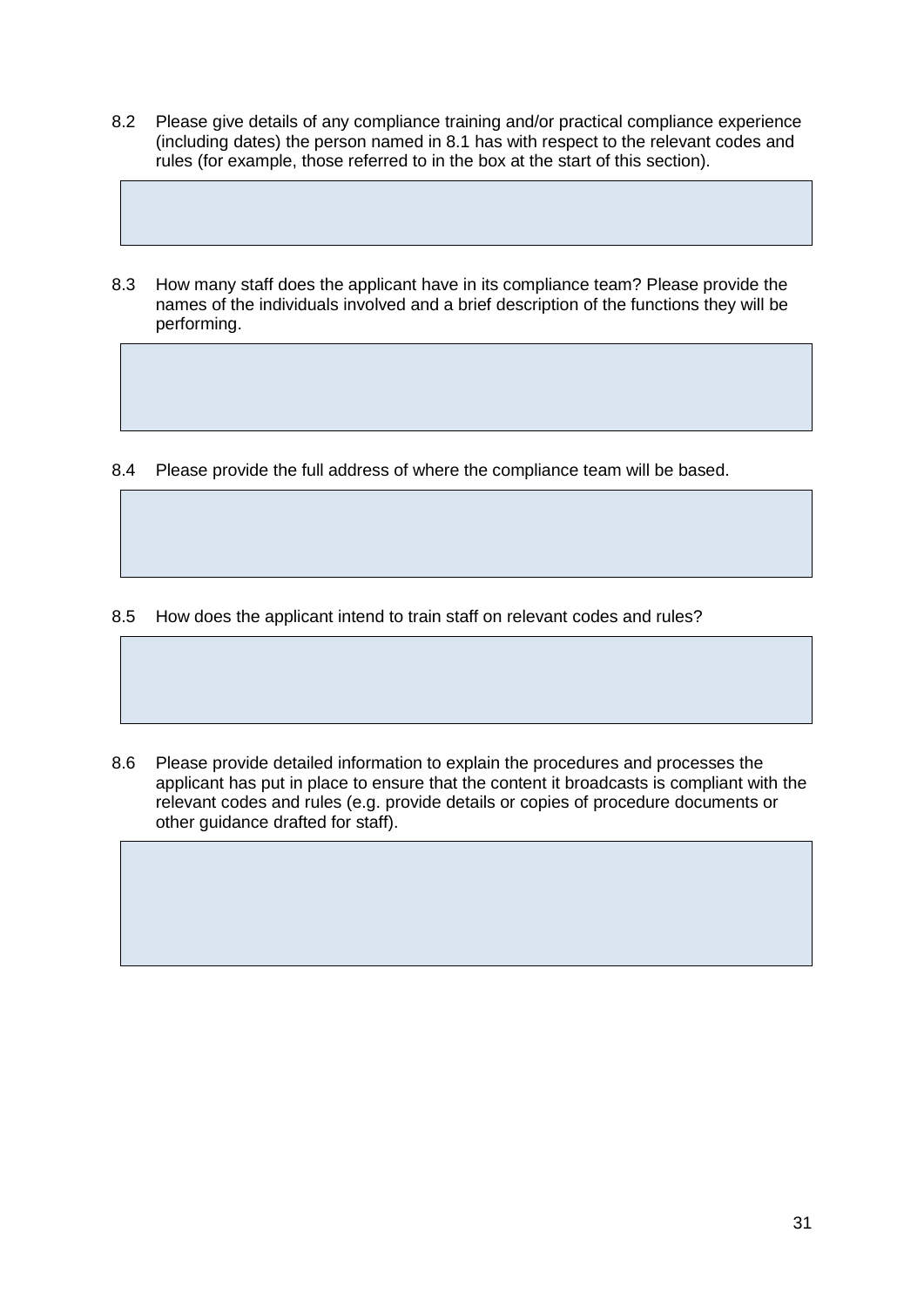## **European productions & sourcing of content (DTPS only)**

8.7 Please state how you will ensure that your service meets the requirements of the EU AVMS Directive for European productions (i.e. at least 50% of transmission time devoted to European works and at least 10% of transmission time devoted to European independent productions).

8.8 If it is not practicable for your service to meet the requirements for European productions, you must state why your service should be exempt.

## **Other information**

8.9 Is there any other information which the applicant believes Ofcom would reasonably expect notice of or you would like Ofcom to take into account when considering this application?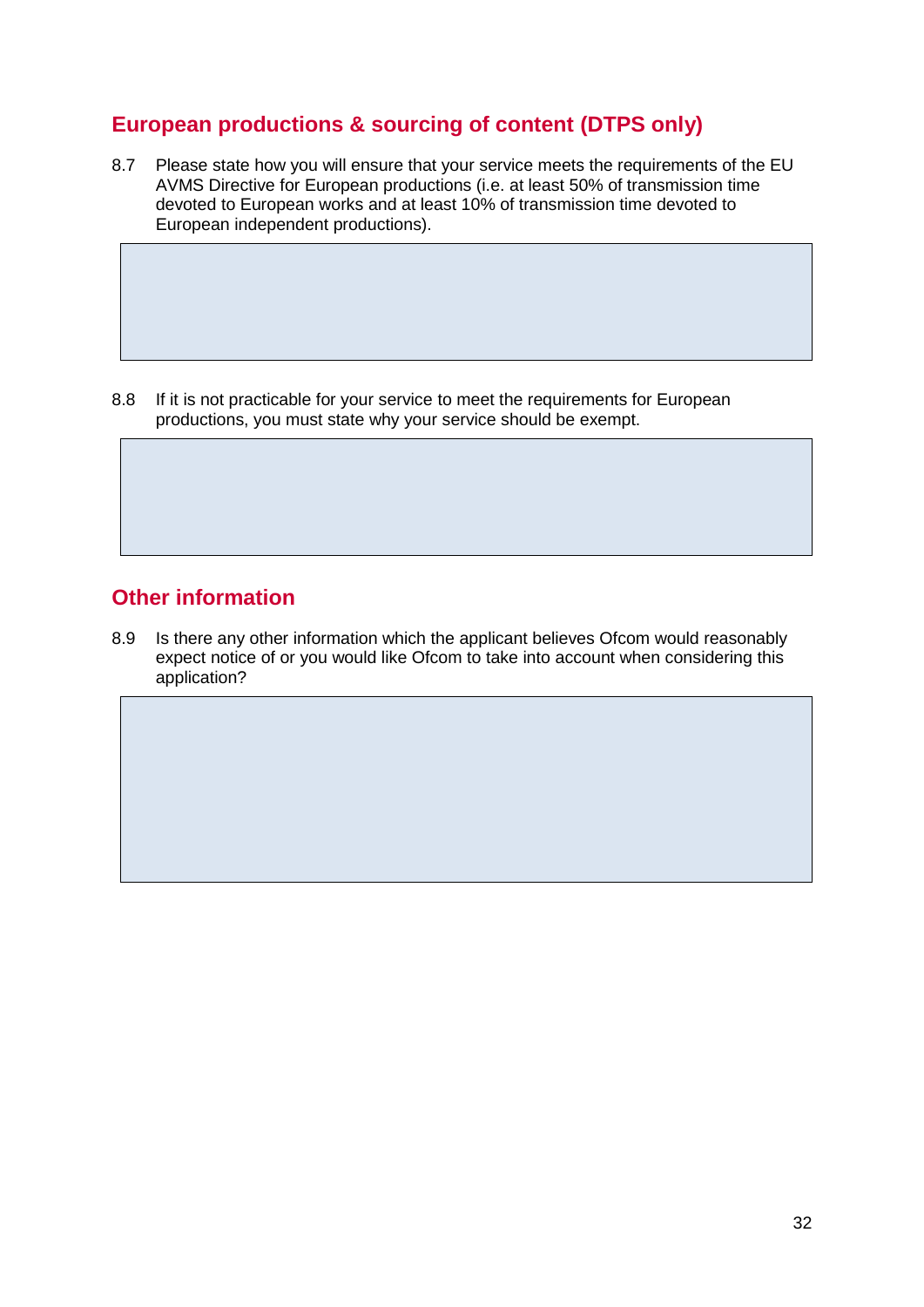## <span id="page-32-0"></span>**Checklist for supporting documentation** and application fee

9.1 This application form must be accompanied by the following supporting documentation. The application will not be processed until all the supporting documentation has been received.

Please tick the relevant boxes on the right hand side below to confirm that you are providing each of the relevant documents with your application.

#### **Please note that failure to supply the necessary documents will delay your application.**

| (a) | A copy of the Memorandum and Articles of Association (or, if the<br>applicant is a body corporate without such, the nearest equivalent,<br>e.g. partnership documents or other agreements, along with a<br>translation, if it is not in English), together with copies of any<br>resolution amending or updating them. |  |
|-----|------------------------------------------------------------------------------------------------------------------------------------------------------------------------------------------------------------------------------------------------------------------------------------------------------------------------|--|
| (b) | A copy of the last Annual Return (or if the entity is recently<br>established such that it has not yet been required to make that<br>return, a copy of all filings made to Companies House since<br>incorporation).                                                                                                    |  |
| (c) | The most recent accounts of the applicant (not applicable to recently<br>established entities).                                                                                                                                                                                                                        |  |
| (d) | An organisational chart showing the ownership structure of the<br>applicant company, including percentages for shares held in it and<br>for shares held by it in other companies to which it is connected.                                                                                                             |  |
| (e) | A letter of corroboration from the relevant multiplex provider                                                                                                                                                                                                                                                         |  |
| (f) | An indicative schedule of the content of the proposed service.                                                                                                                                                                                                                                                         |  |
| (g) | A diagram detailing the applicant's compliance structure.                                                                                                                                                                                                                                                              |  |
| (h) | A copy of gambling licence/permit (if applicable).                                                                                                                                                                                                                                                                     |  |
| (i) | If you are an agent, a letter authorising you to act on the applicants<br>behalf.                                                                                                                                                                                                                                      |  |
| (j) | The application fee of $£1,000$ payable by cheque made out to<br>'Ofcom' or BACS (if paying the application fee by BACS please<br>submit a copy of the BACS remittance with your application).                                                                                                                         |  |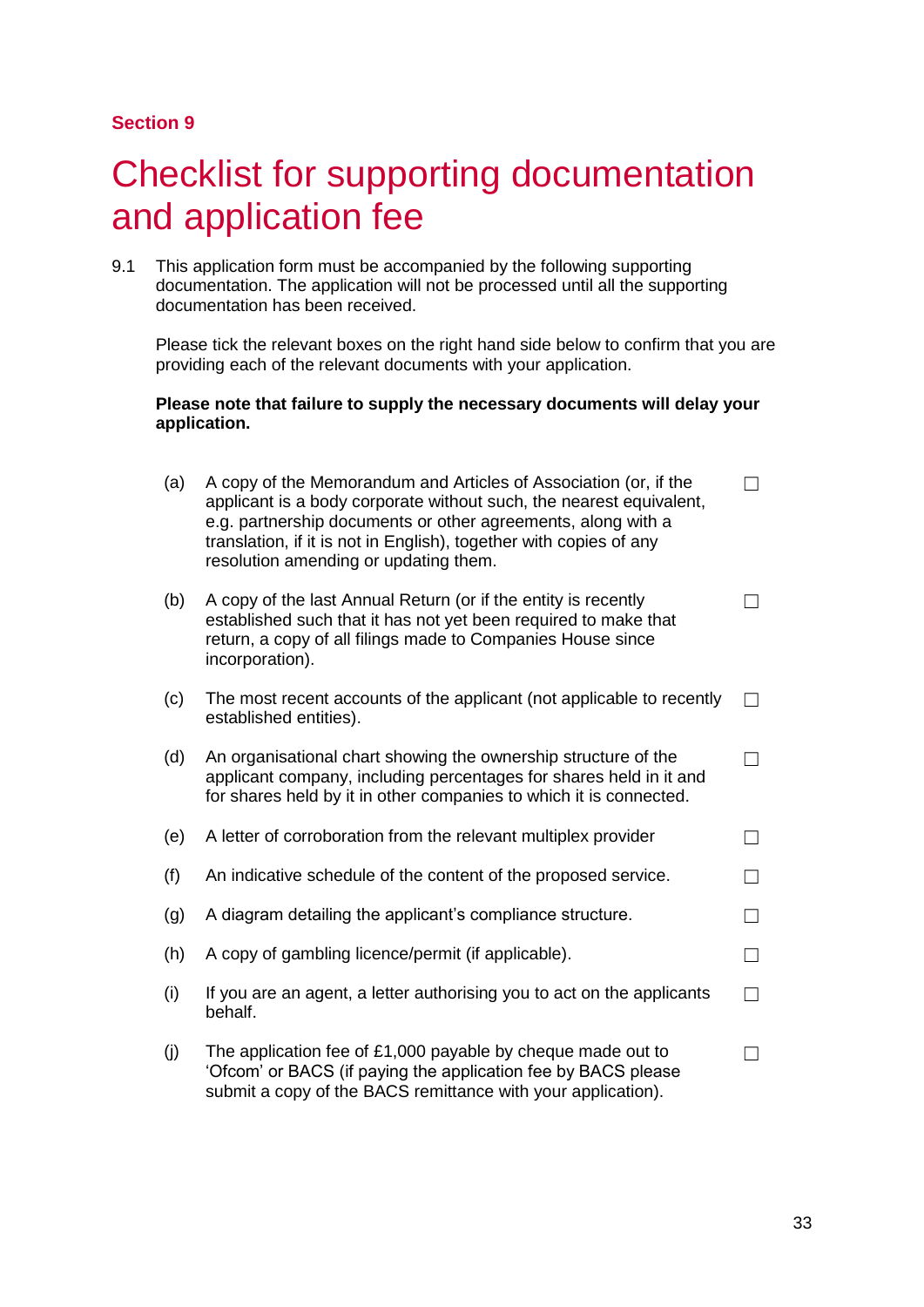# <span id="page-33-0"></span>Confidentiality requests

#### **About this section**

If an applicant asks us to keep part or all information provided confidential, we will treat this request seriously and will try to respect this.

However, sometimes we need to disclose such information, including that marked as confidential, in order to meet legal obligations (for example under the Freedom of Information Act, 2000). See paragraphs 1.13 to 1.17 in the 'About this form' section for further details.

## **Information requested to be confidential**

10.1 If you consider any of the information or supporting documentation you have provided in your answers to Sections 2 to 9 of this application or the supporting documentation to be confidential, please list the relevant question numbers and briefly explain why you believe it is confidential.

**Confidentiality**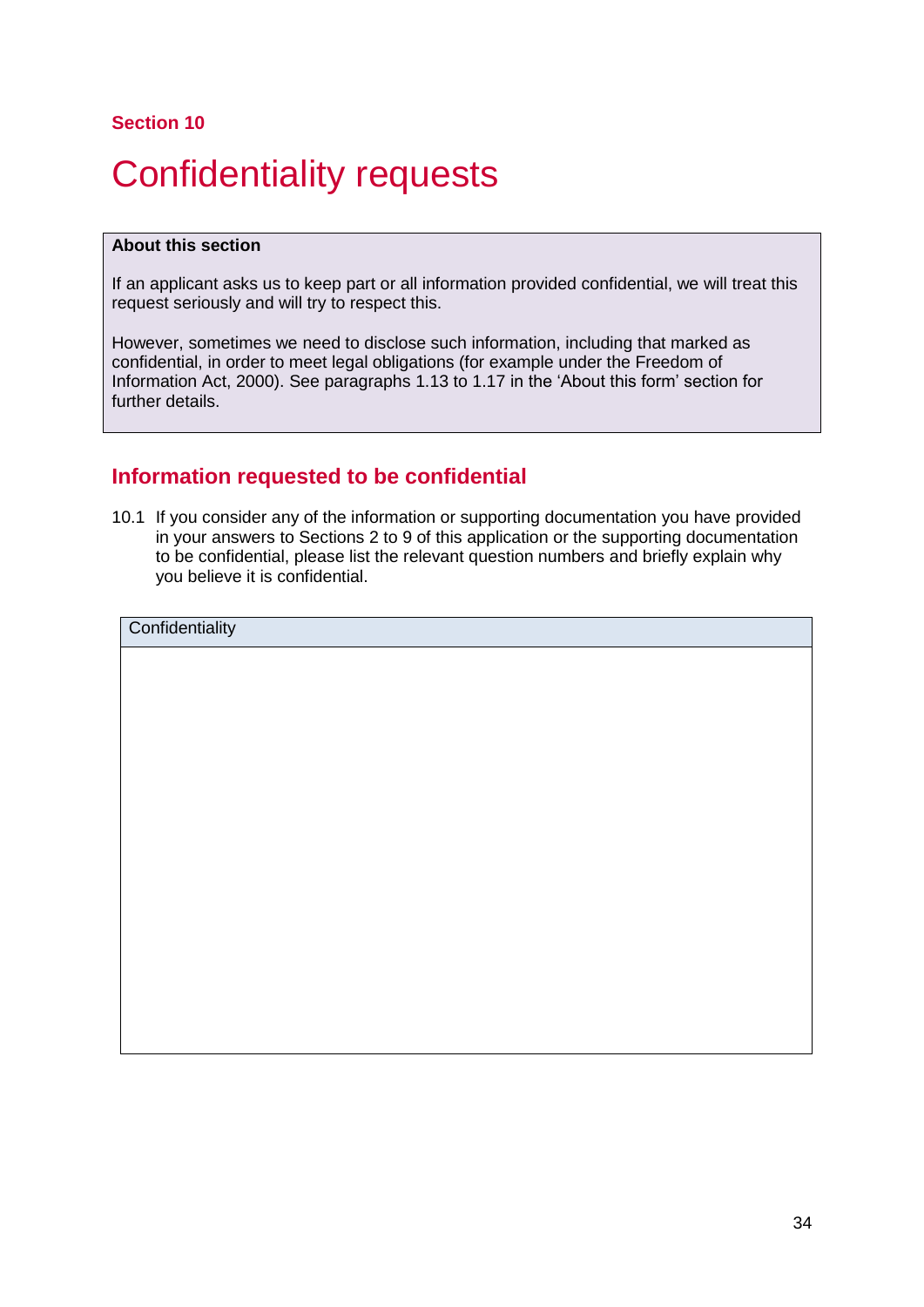## <span id="page-34-0"></span>**Declaration**

#### **About this section**

This form must be signed by an appropriately authorised signatory of the applicant (i.e. a director, or company secretary). The form can be signed electronically but please note that we also require a hand signed and dated document for our records.

#### **I declare and warrant**

- 11.1 I hereby apply to the Office of Communications (Ofcom) for the grant of a licence for the Digital Television Programme Service/Digital Television Additional Service described above and declare that the information given in this application form and the documents, statements and particulars submitted with it are, to the best of my knowledge and belief, correct.
- 11.2 I further declare and warrant:
	- a) that the applicant is not a disqualified person within the meaning of that expression as defined in Part 2 of Schedule 2 to the Broadcasting Act 1990, as amended, or as a result of a disqualification order under section 145 of the Broadcasting Act 1996;
	- b) that having made all reasonable enquiries neither the applicant nor any person controlling the applicant, as result of the grant to me of the licence, breach any requirement of Schedule 14 to the Communications Act 2003;
	- c) that the applicant is not disqualified by virtue of the provisions of section 143 (5) of the Broadcasting Act 1996 in relation to political objects and the provisions of section 144 (3) of the Broadcasting Act 1996 in relation to the provision of false information or through the withholding of information with the intention of misleading Ofcom; and
	- d) that no director or person concerned directly or indirectly in the management of the Licensee is subject to a disqualification order as defined by section 145 (1) of the Broadcasting Act 1996.
- 11.3 I understand that Ofcom reserves the right to revoke the licence(s) if at any time any material statement made to Ofcom is found to be false and to have been made by the applicant or any member or officer thereof knowing it to be false. I also understand that under section 144 of the Broadcasting Act 1996 the provision of false information could incur a criminal conviction and a disqualification from the holding of a licence.
- 11.4 I further certify that, to the best of my knowledge, any matters which might influence Ofcom's judgement as to whether the directors and substantial shareholders involved in this application are fit and proper persons to participate in a broadcasting licence have been made known to Ofcom as part of this application.